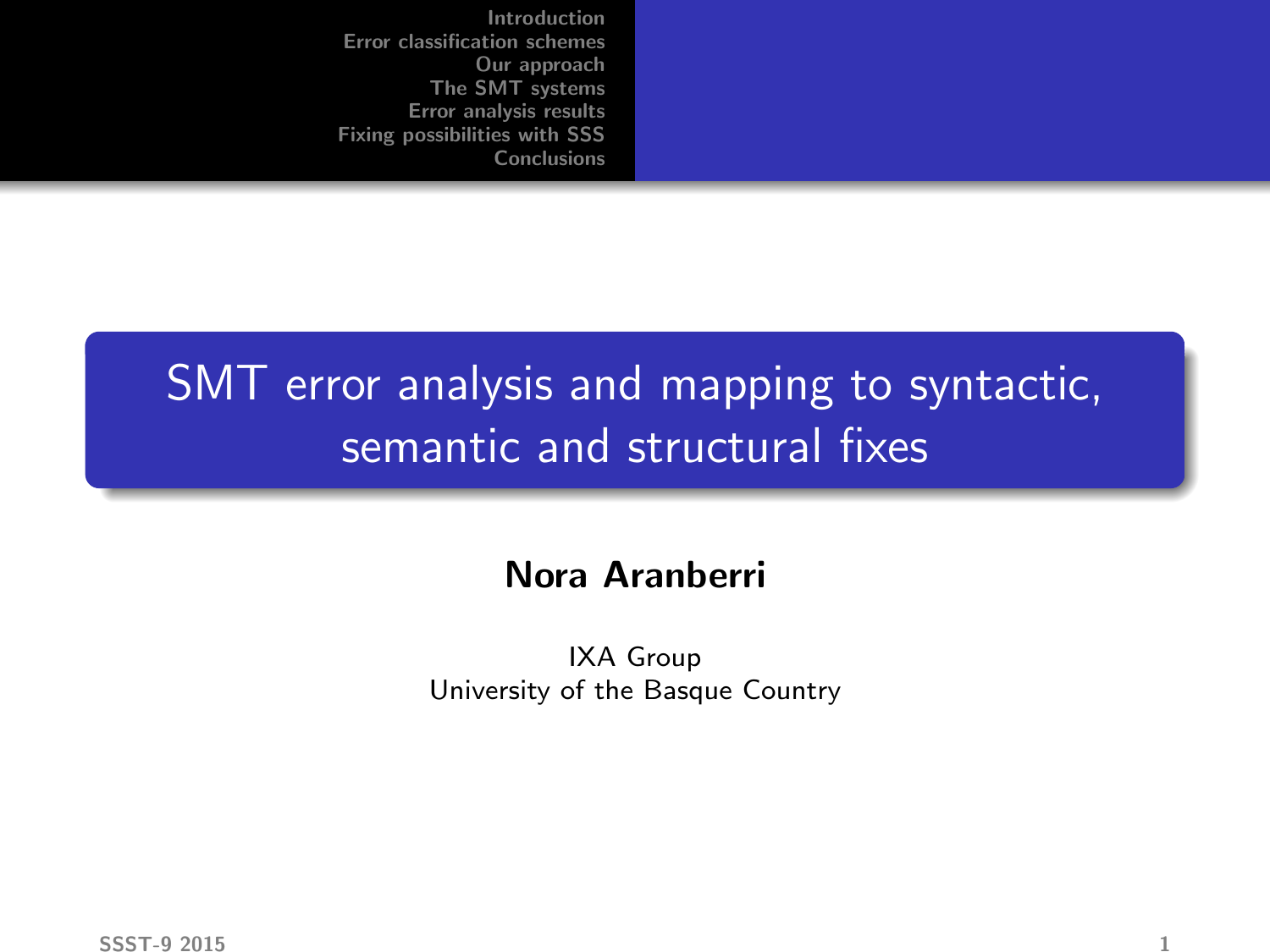# **Index**

### 1 [Introduction](#page-1-0)

- 2 [Error classification schemes](#page-4-0)
- 3 [Our approach](#page-11-0)
- [The SMT systems](#page-14-0)
- 5 [Error analysis results](#page-16-0)
- 6 [Fixing possibilities with SSS](#page-31-0)

### <span id="page-1-0"></span>**[Conclusions](#page-41-0)**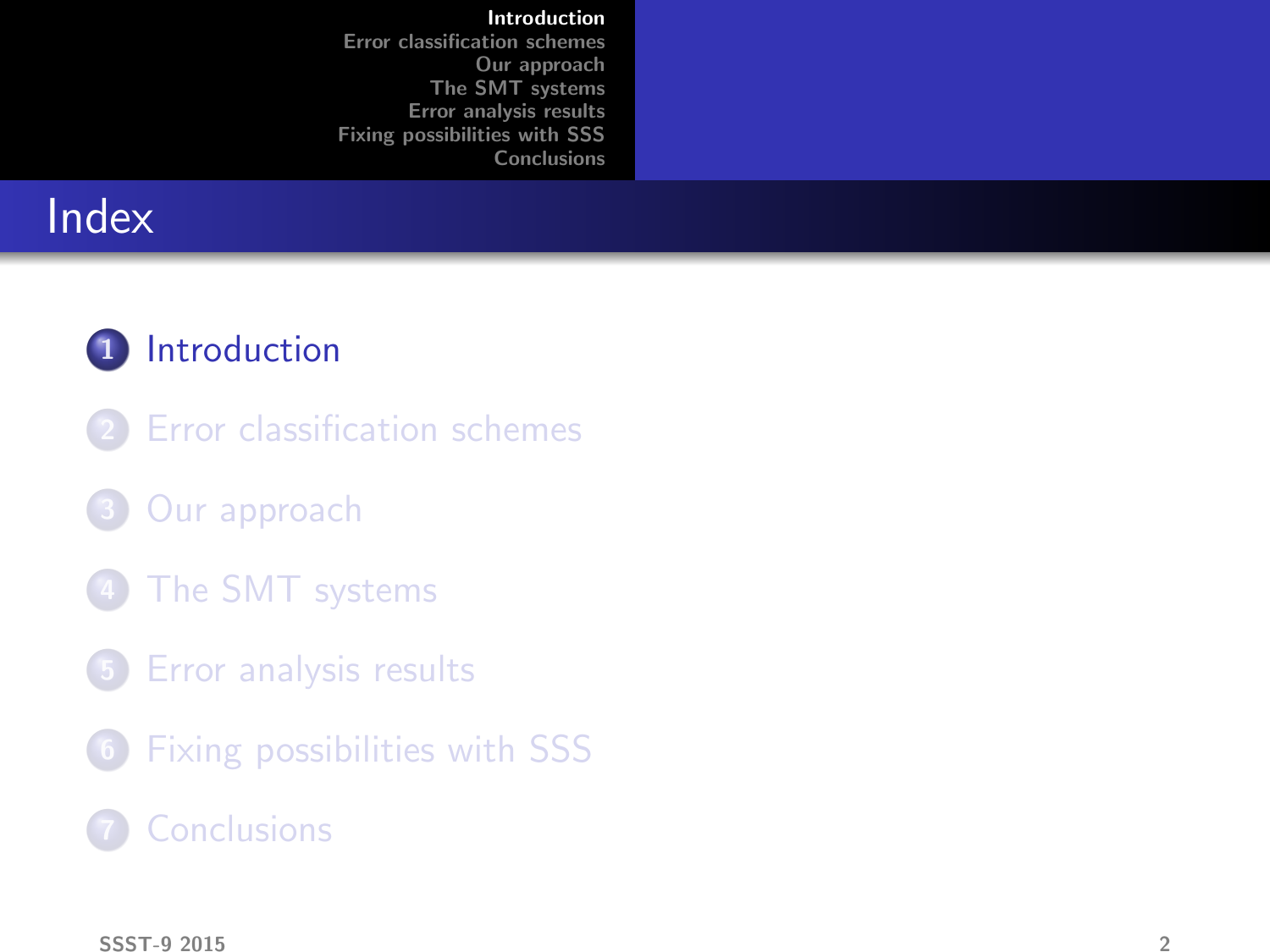# Error analysis for SMT

Does error analysis make sense for SMT?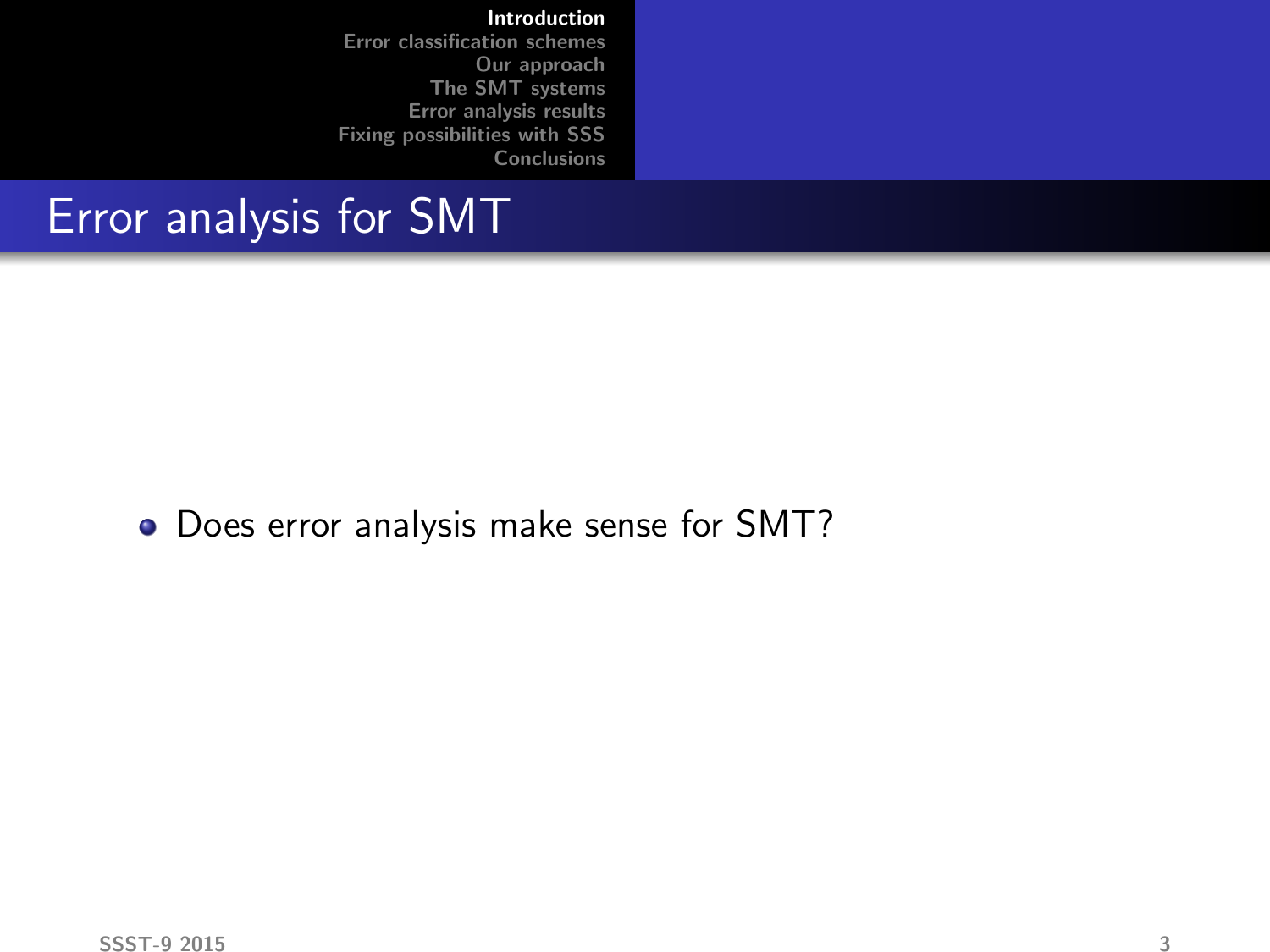### Error analysis for SMT

- Does error analysis make sense for SMT?
- Which aspects should it cover?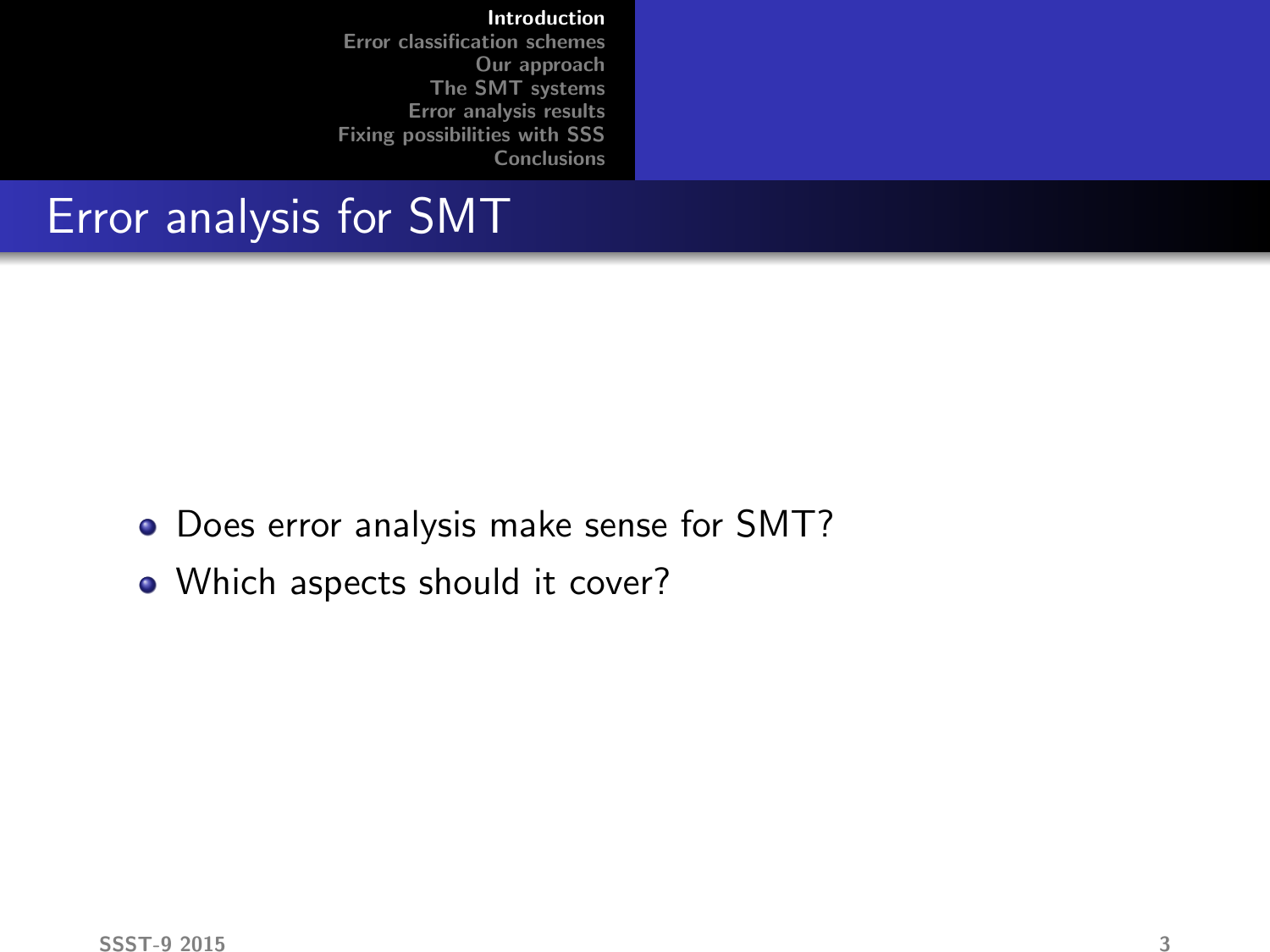# **Index**

### 1 [Introduction](#page-1-0)

- 2 [Error classification schemes](#page-4-0)
- [Our approach](#page-11-0)
- [The SMT systems](#page-14-0)
- 5 [Error analysis results](#page-16-0)
- 6 [Fixing possibilities with SSS](#page-31-0)

### **[Conclusions](#page-41-0)**

<span id="page-4-0"></span> $S$ SST-9 2015  $4$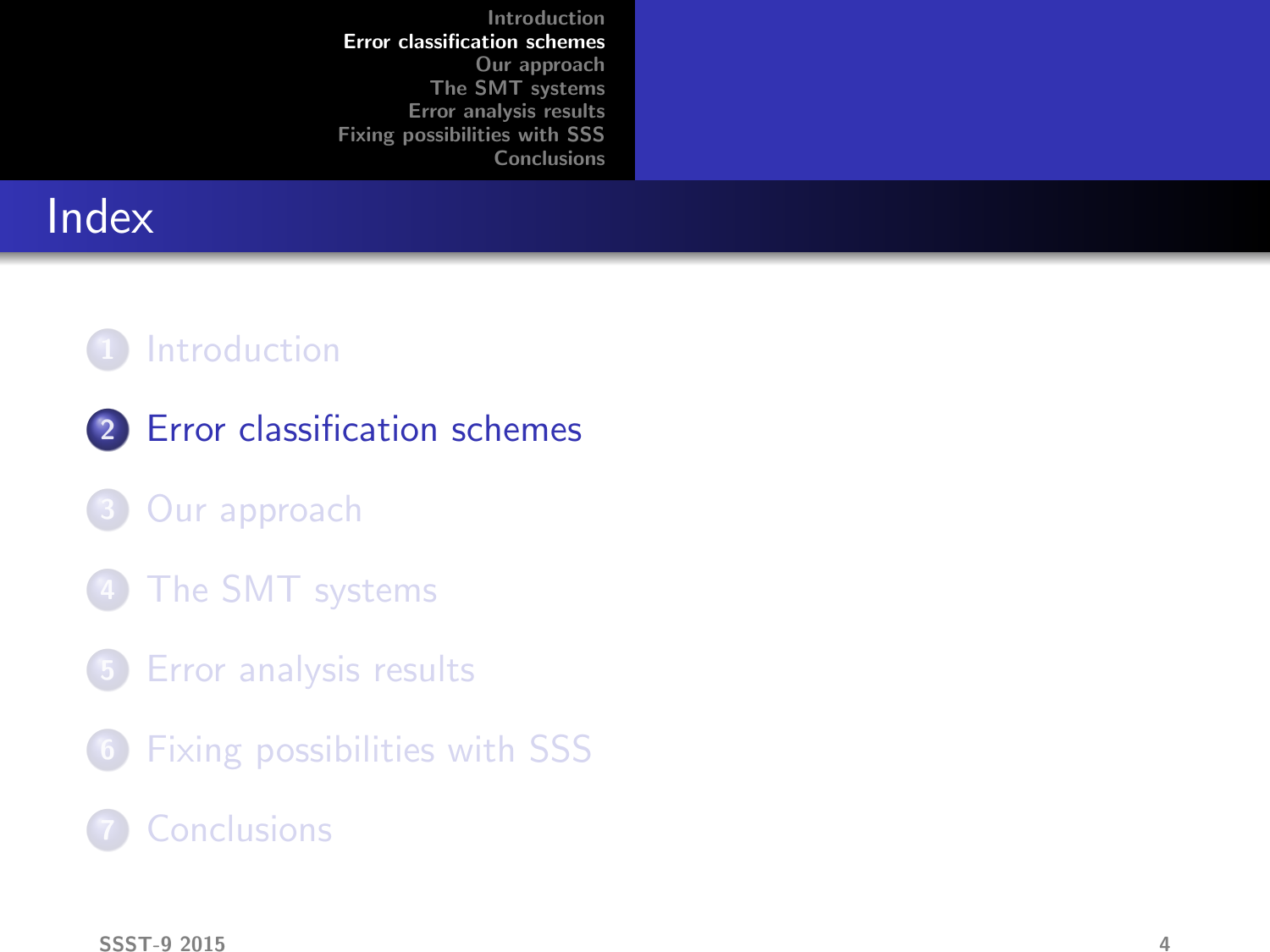## Dynamic Quality Framework - TAUS

|  | <b>Typology Errors:</b><br>Count and categorize errors per segment |  |                                                 |  |  |          |          |  |          |
|--|--------------------------------------------------------------------|--|-------------------------------------------------|--|--|----------|----------|--|----------|
|  |                                                                    |  | $\begin{array}{ccc} 0 & - \\ \end{array}$ Style |  |  | $0 \div$ | Language |  | Accuracy |

Dimensions: attributes, grammatical and localization issues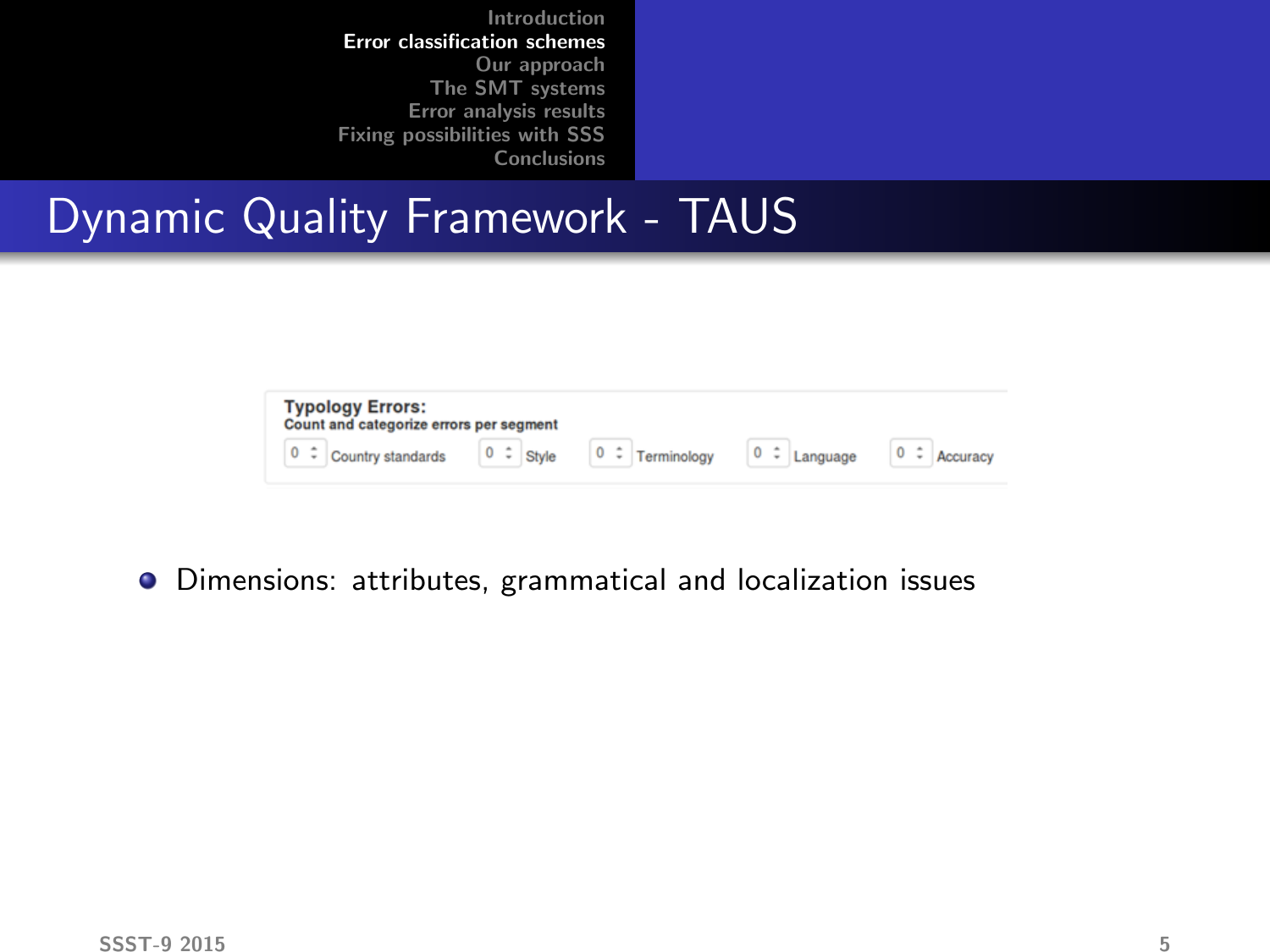## Dynamic Quality Framework - TAUS

|               | <b>Typology Errors:</b><br>Count and categorize errors per segment |  |                                                |  |                      |             |                    |  |                          |
|---------------|--------------------------------------------------------------------|--|------------------------------------------------|--|----------------------|-------------|--------------------|--|--------------------------|
| $0$ $\hat{z}$ | Country standards                                                  |  | $\begin{vmatrix} 0 & - \\ \end{vmatrix}$ Style |  | $0 \div$ Terminology | $\mathbf 0$ | $\hat{z}$ Language |  | $0 \div \text{Accuracy}$ |

Dimensions: attributes, grammatical and localization issues

# Disadvantages **•** High-level annotation only • Mixed dimensions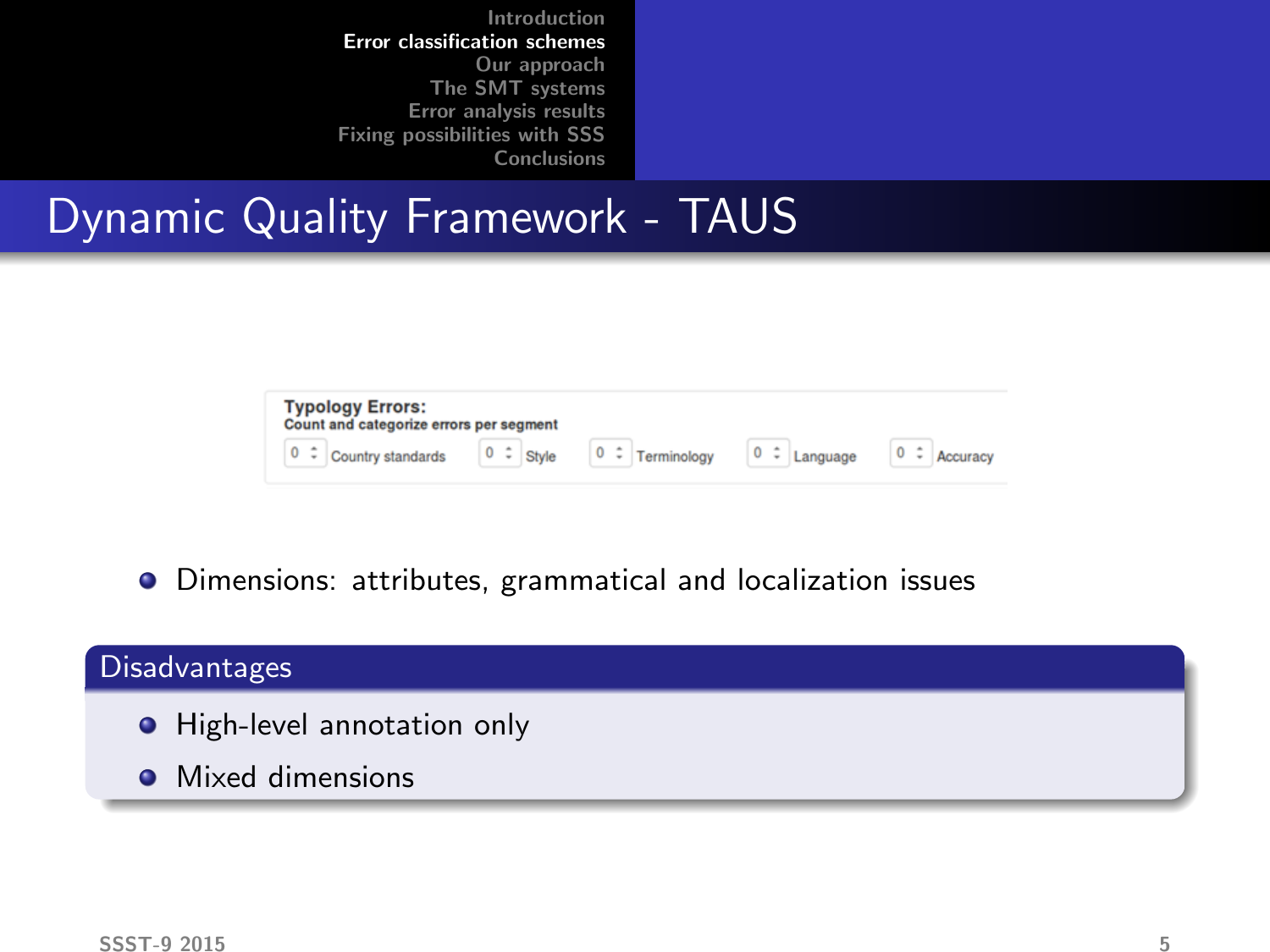## Multidimensional Quality Metric - QTLaunchPad



- MQM Core: a hierarchy of 22 issues  $\bullet$
- Dimensions: quality attributes, grammar/linguistic and edit-types 0
	- **•** Top level dichotomy: accuracy vs fluency
	- Lower-levels: grammatical/linguistic and edit-type errors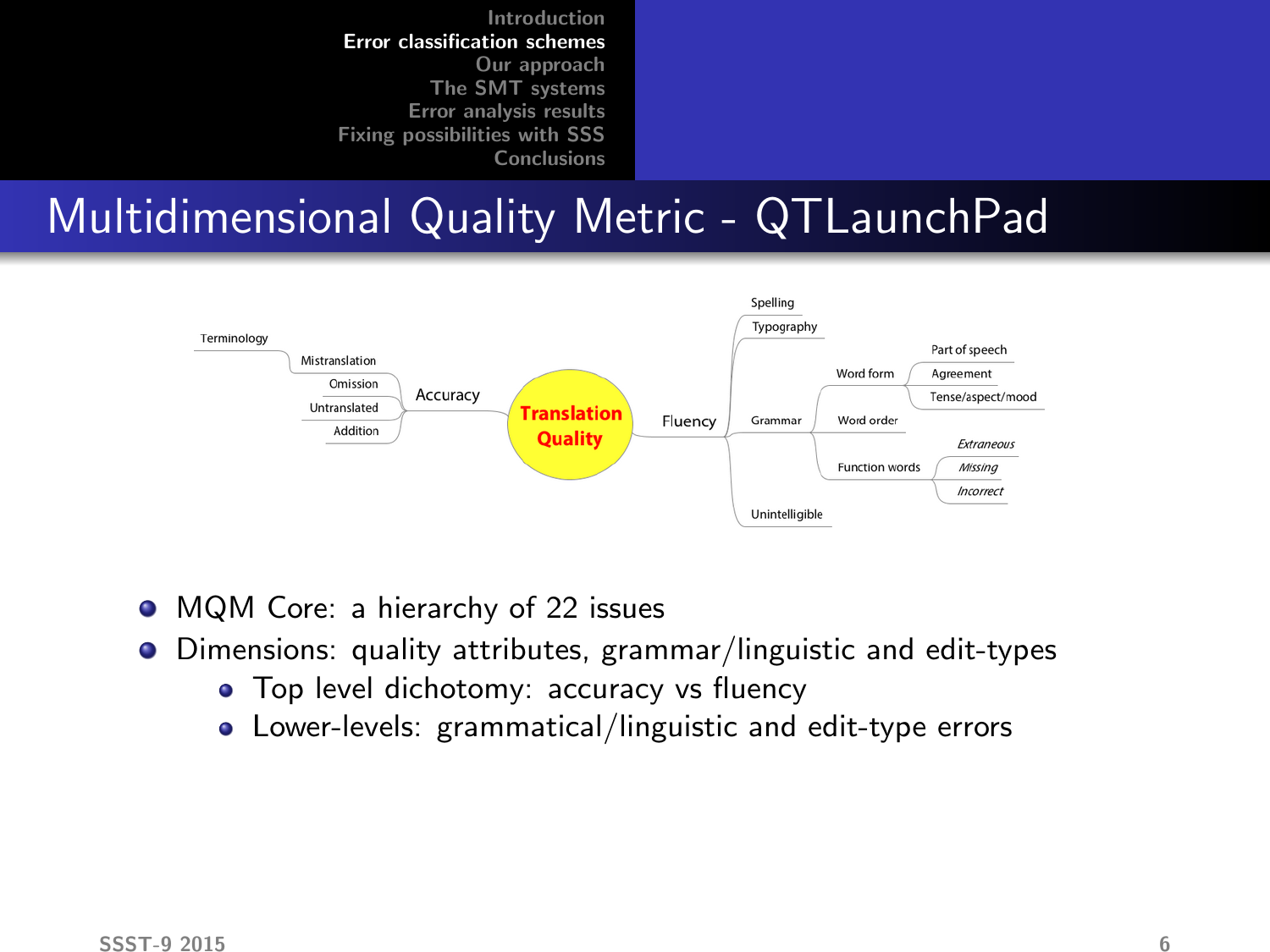# Multidimensional Quality Metric - QTLaunchPad



- MQM Core: a hierarchy of 22 issues  $\bullet$
- Dimensions: quality attributes, grammar/linguistic and edit-types 0
	- **•** Top level dichotomy: accuracy vs fluency
	- Lower-levels: grammatical/linguistic and edit-type errors

#### **Disadvantages**

- **Mixed dimensions**
- **Issues often too broad to identify SSS solutions**

SSST-9 2015 6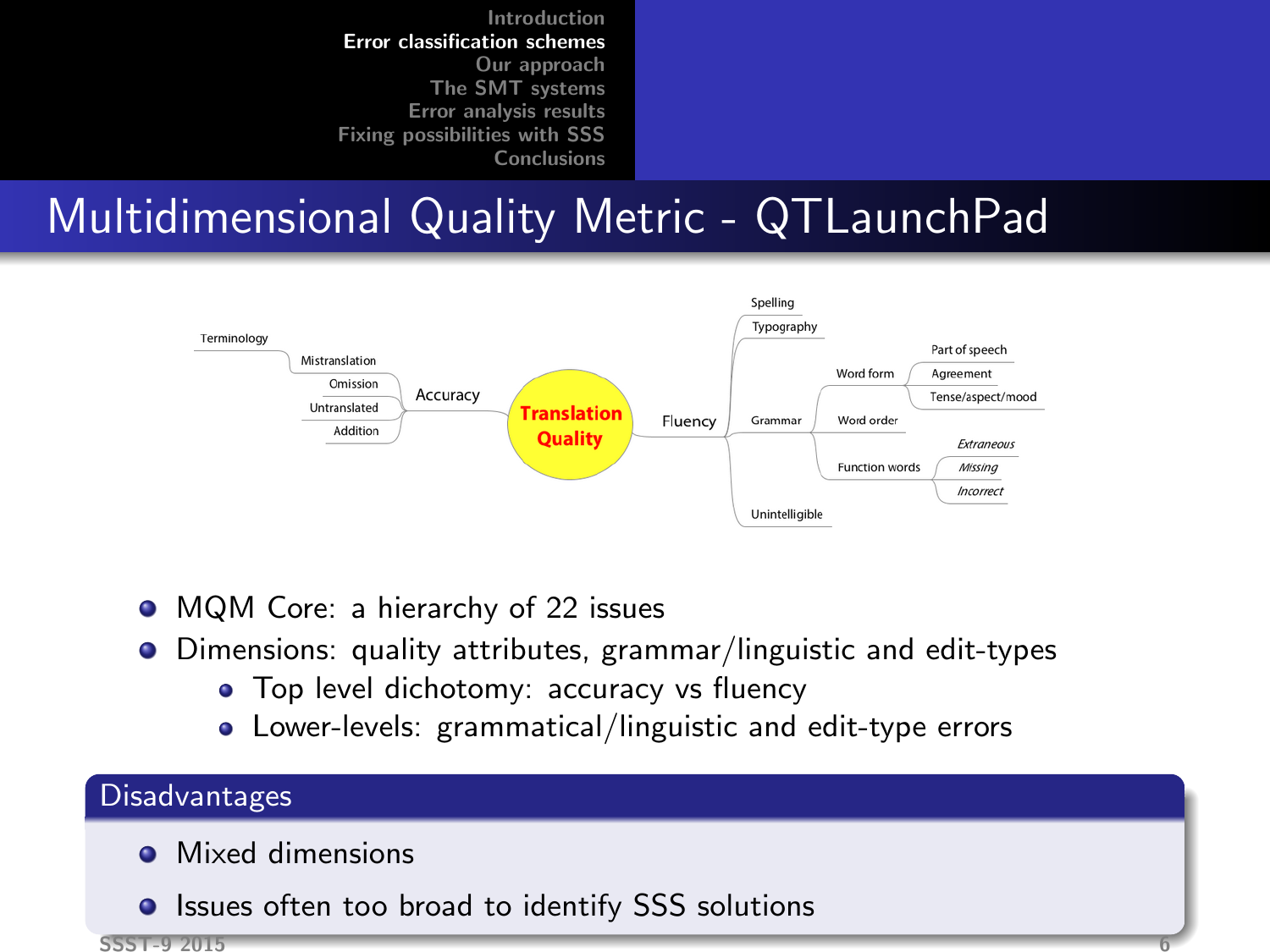### SMT-oriented classification - Vilar et al. 2006



- **•** Dimensions: edit-types and linguistic issues
	- Top level: edit-types
	- Lower-levels: edit-types, spans and grammatical issues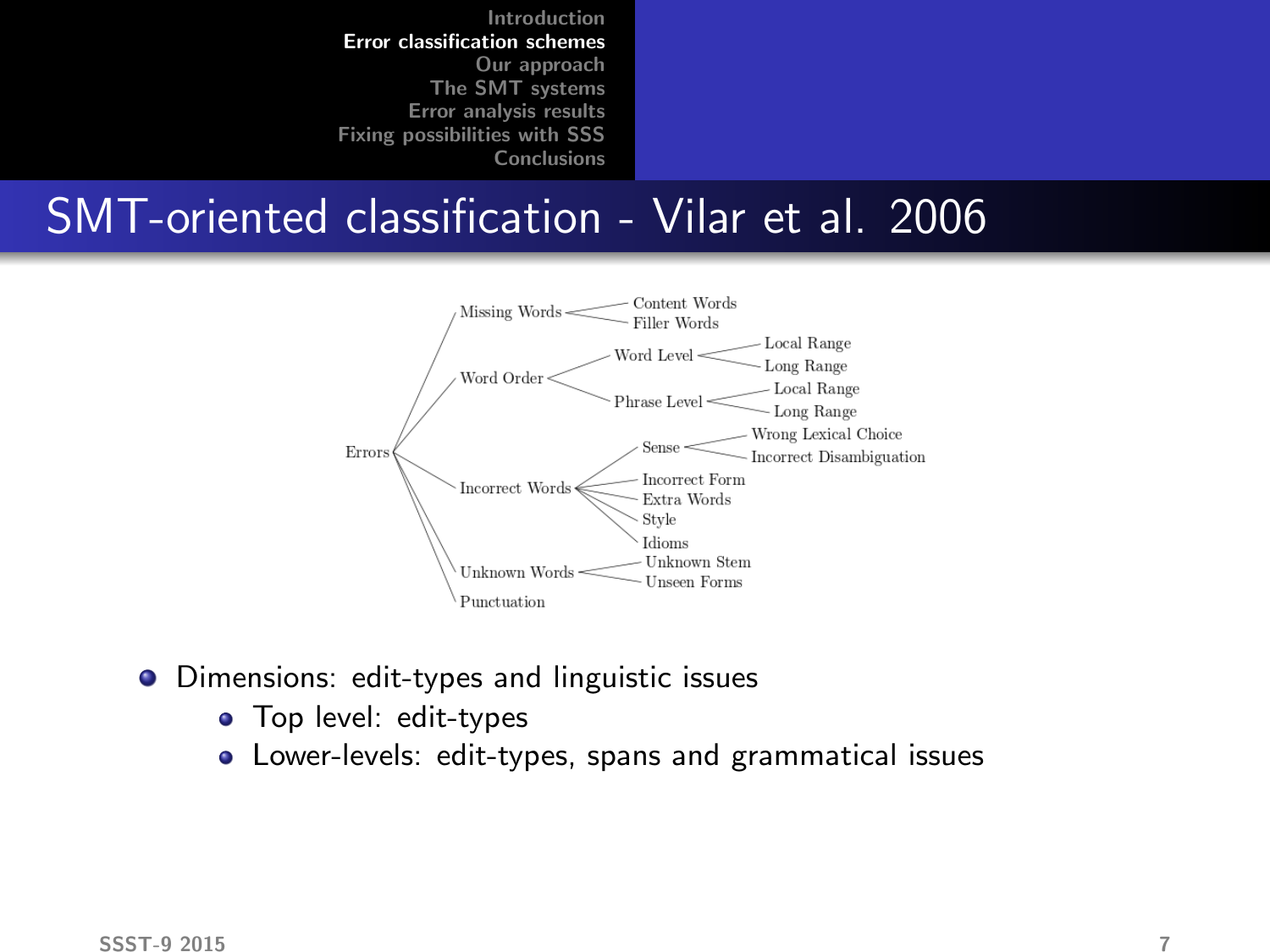## SMT-oriented classification - Vilar et al. 2006



- **•** Dimensions: edit-types and linguistic issues
	- Top level: edit-types
	- Lower-levels: edit-types, spans and grammatical issues

#### Disadvantages

• Not informative enough linguistically for SSS solutions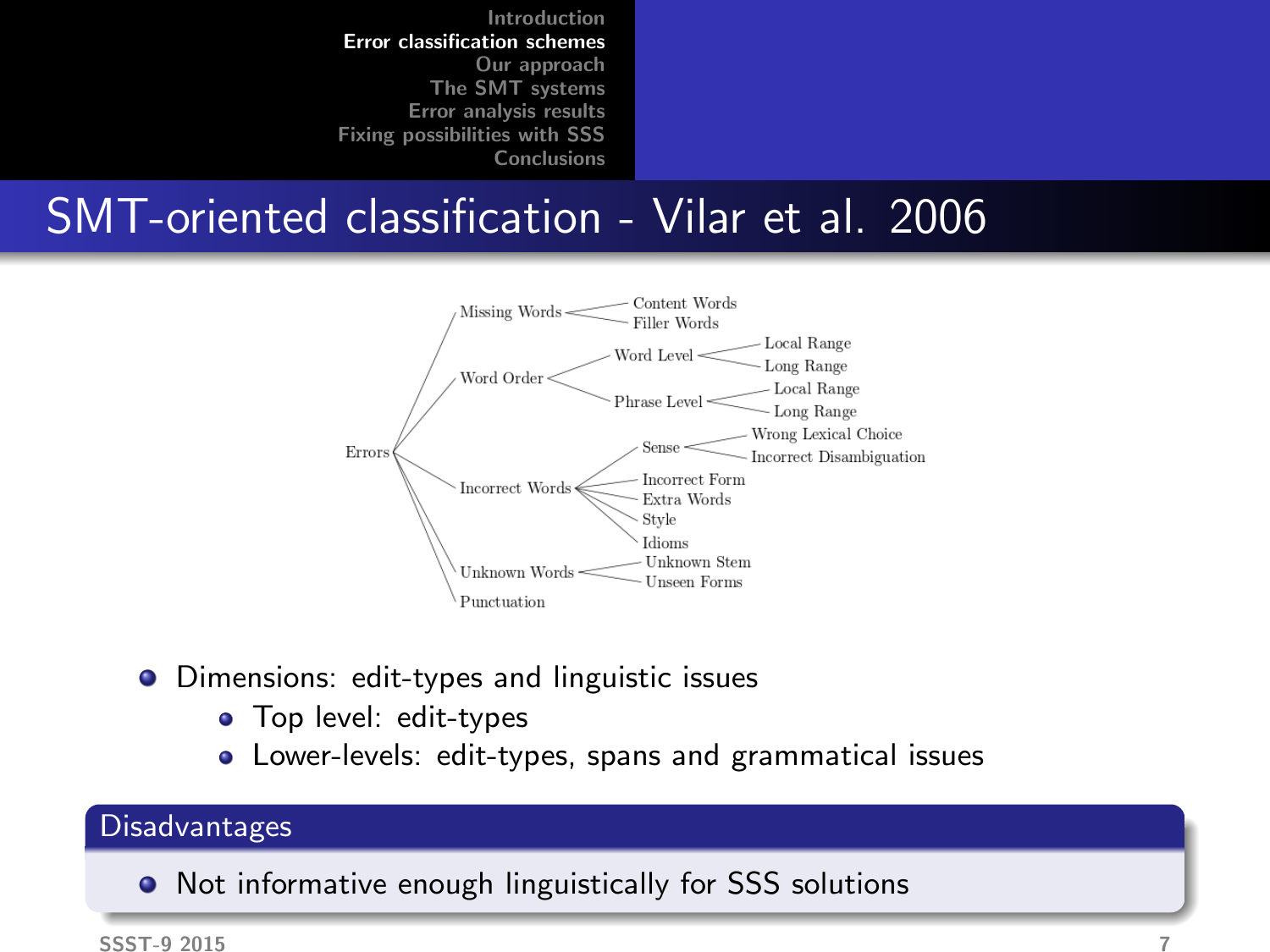# **Index**

### 1 [Introduction](#page-1-0)

- 2 [Error classification schemes](#page-4-0)
- 3 [Our approach](#page-11-0)
- [The SMT systems](#page-14-0)
- 5 [Error analysis results](#page-16-0)
- 6 [Fixing possibilities with SSS](#page-31-0)

### <span id="page-11-0"></span>**[Conclusions](#page-41-0)**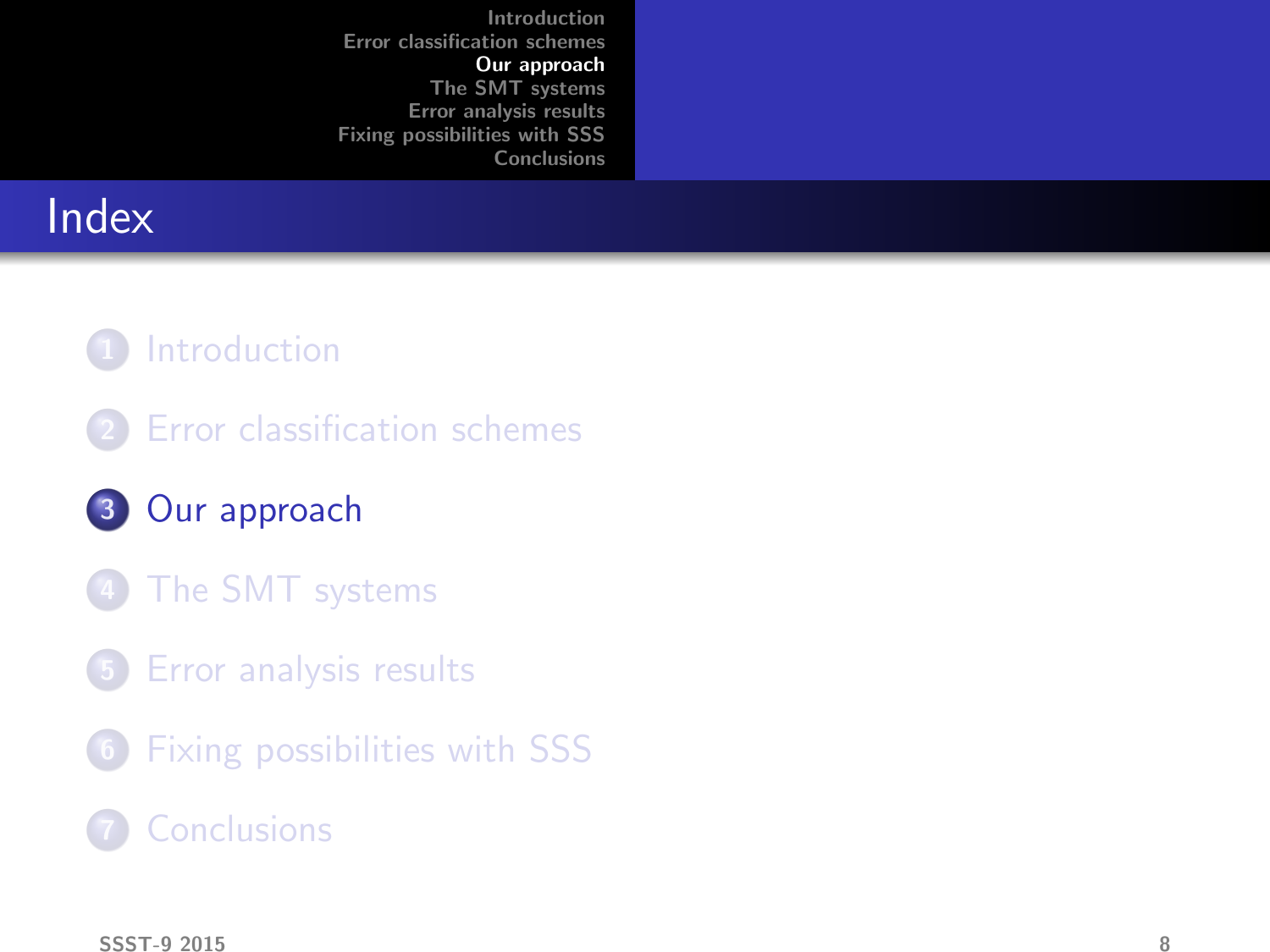## Proposed bidimensional error scheme

#### dynamic, extensible bidimensional scheme

| Top-level category | <b>Subclasses</b> | Incorrect | Missing | Additional |
|--------------------|-------------------|-----------|---------|------------|
| Lexis              |                   |           |         |            |
| Morphosyntax       |                   |           |         |            |
| Verbs              |                   |           |         |            |
| Order              |                   |           |         |            |
| Punctuation        |                   |           |         |            |
| Untranslated       |                   |           |         |            |

- Complementary dimensions: linguistic issues and edit-types
	- Six top linguistic categories
		- Dynamic extensible hierarchy
	- Three edit-type categories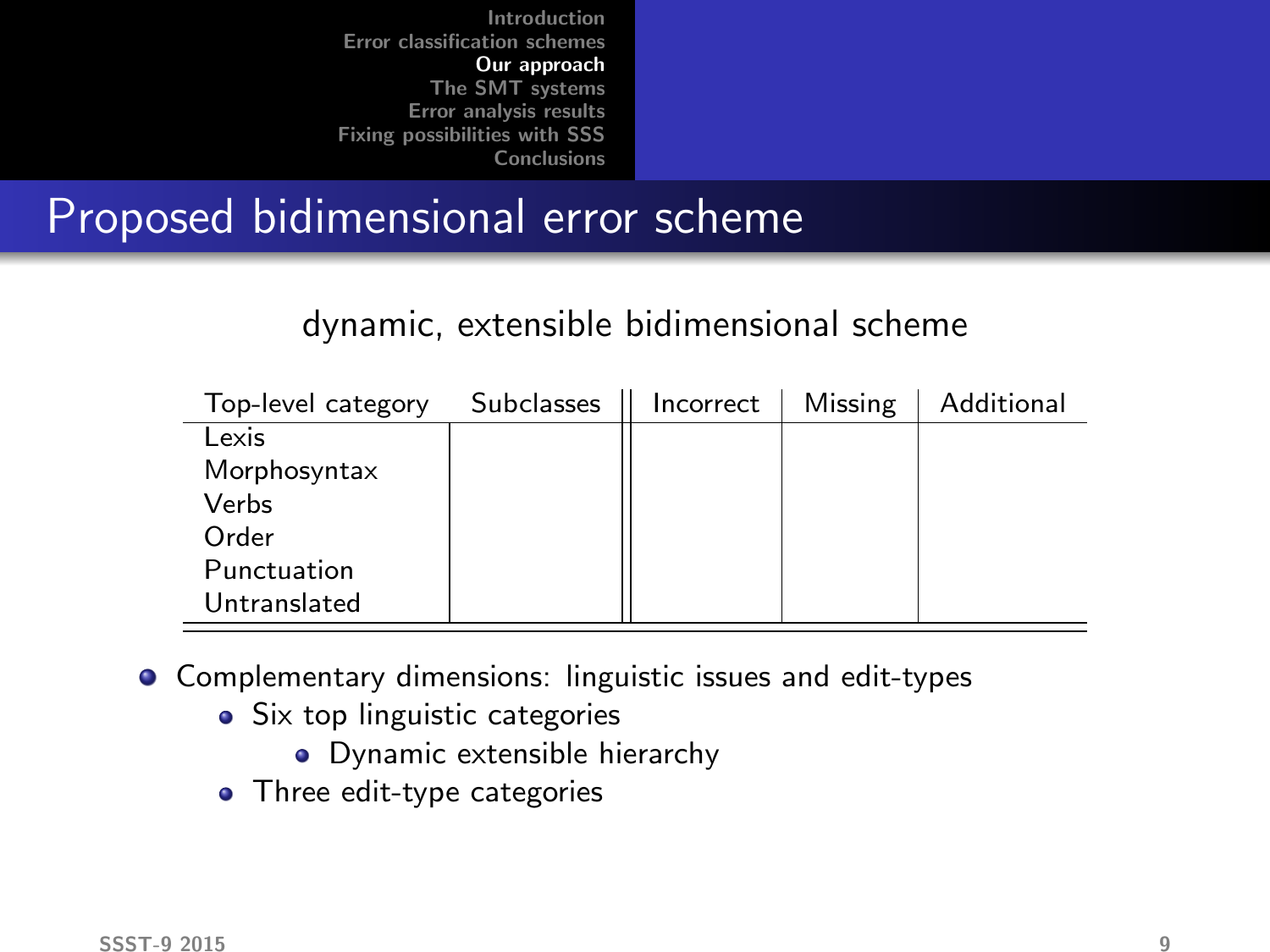# Proposed bidimensional error scheme

#### dynamic, extensible bidimensional scheme

| Top-level category | <b>Subclasses</b> | Incorrect | Missing | Additional |
|--------------------|-------------------|-----------|---------|------------|
| Lexis              |                   |           |         |            |
| Morphosyntax       |                   |           |         |            |
| Verbs              |                   |           |         |            |
| Order              |                   |           |         |            |
| Punctuation        |                   |           |         |            |
| Untranslated       |                   |           |         |            |

- Complementary dimensions: linguistic issues and edit-types
	- Six top linguistic categories
		- Dynamic extensible hierarchy
	- Three edit-type categories

#### To be considered

```
\bullet Further dimensions (e.g. severity)
SSST-9 2015 9
```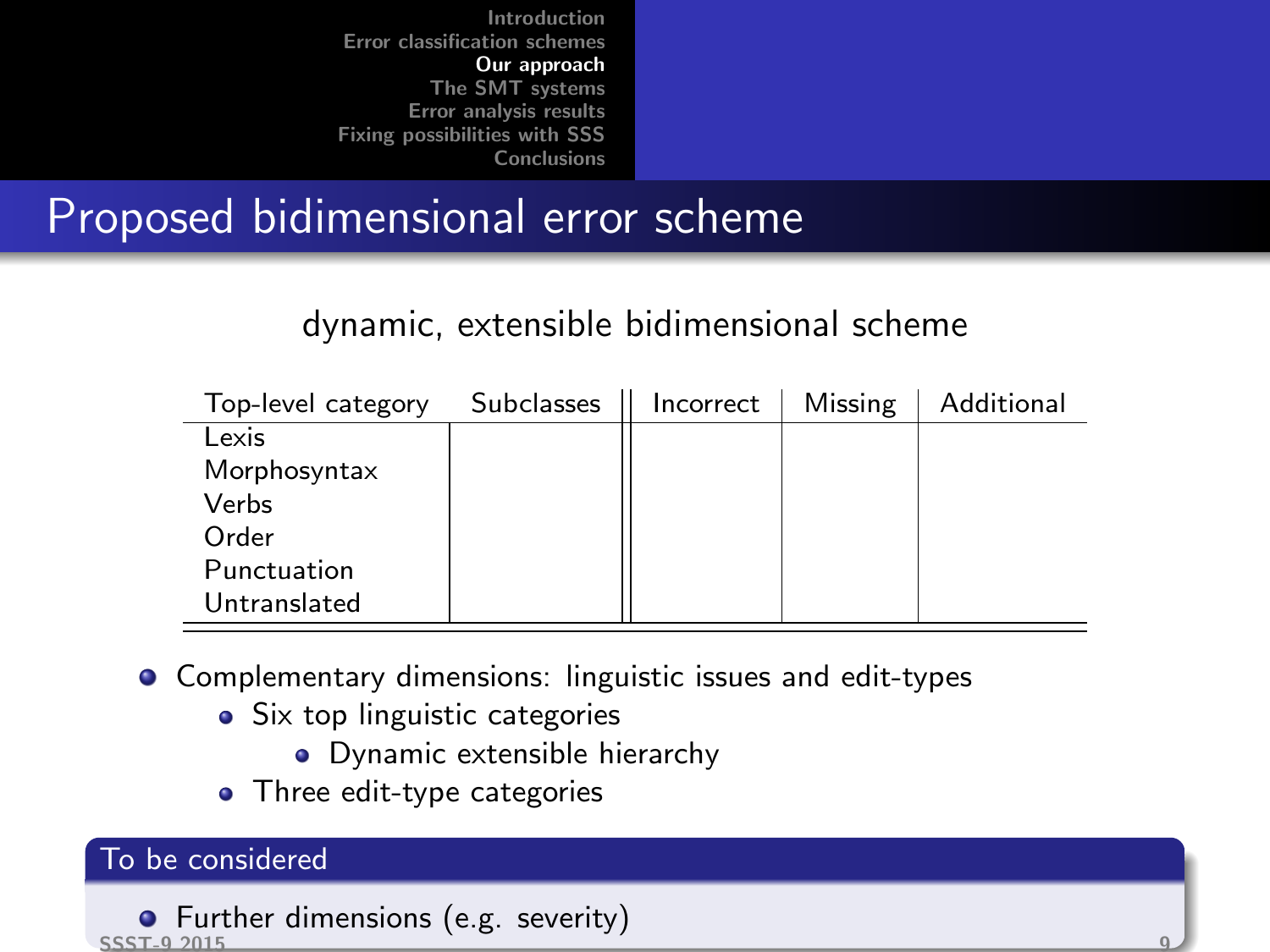# **Index**

#### 1 [Introduction](#page-1-0)

- 2 [Error classification schemes](#page-4-0)
- 3 [Our approach](#page-11-0)
- 4 [The SMT systems](#page-14-0)
- 5 [Error analysis results](#page-16-0)
- 6 [Fixing possibilities with SSS](#page-31-0)

### **[Conclusions](#page-41-0)**

<span id="page-14-0"></span> $S$ SST-9 2015 10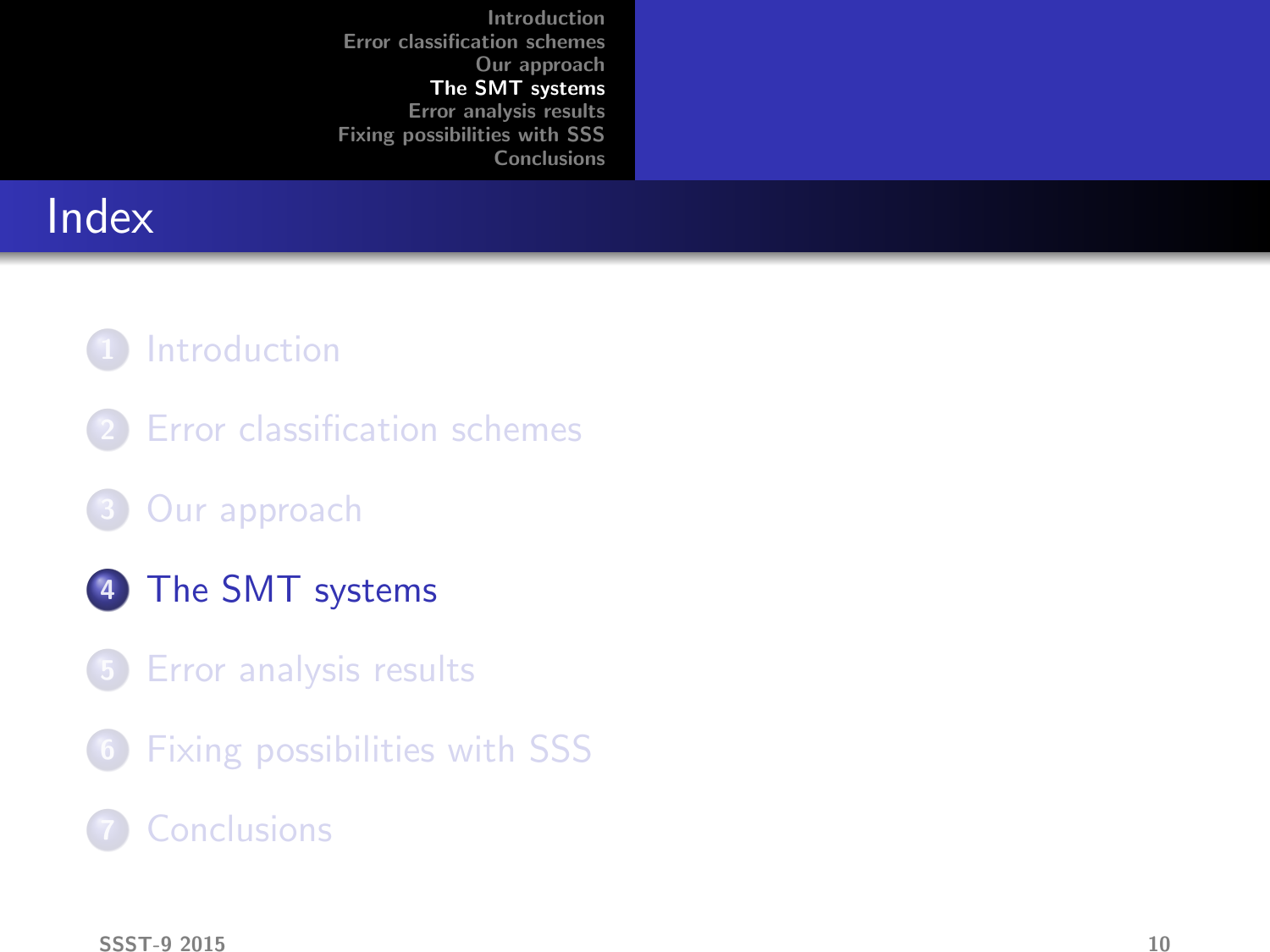# Description of the SMT systems

#### English-Spanish SMT

- **•** Standard phrase-based Moses system
- **O** Training data:
	- **•** Bilingual: europarl, UN corpus, News Commentary and Common Crawl (∼335M words)
	- **•** Monolingual: Spanish part of europarl, News Commentary and Common Crawl (∼60M words)
- In-domain tuning data: 1,000 QA interactions
- BLEU score (in-domain): 45.86

#### English-Basque SMT

- **•** Phrase-based Moses system
- **Alignment at lemma-level**
- **O** Training data:
	- **Bilingual: academic booksk.** software manuals and UI strings, web-crawled data (∼13.5M words)
	- **•** Monolingual: Basque part of the above  $+$  administrative text (∼21M words)
- **O** In-domain tuning data: 1,000 QA interactions
- BLEU score: 20.24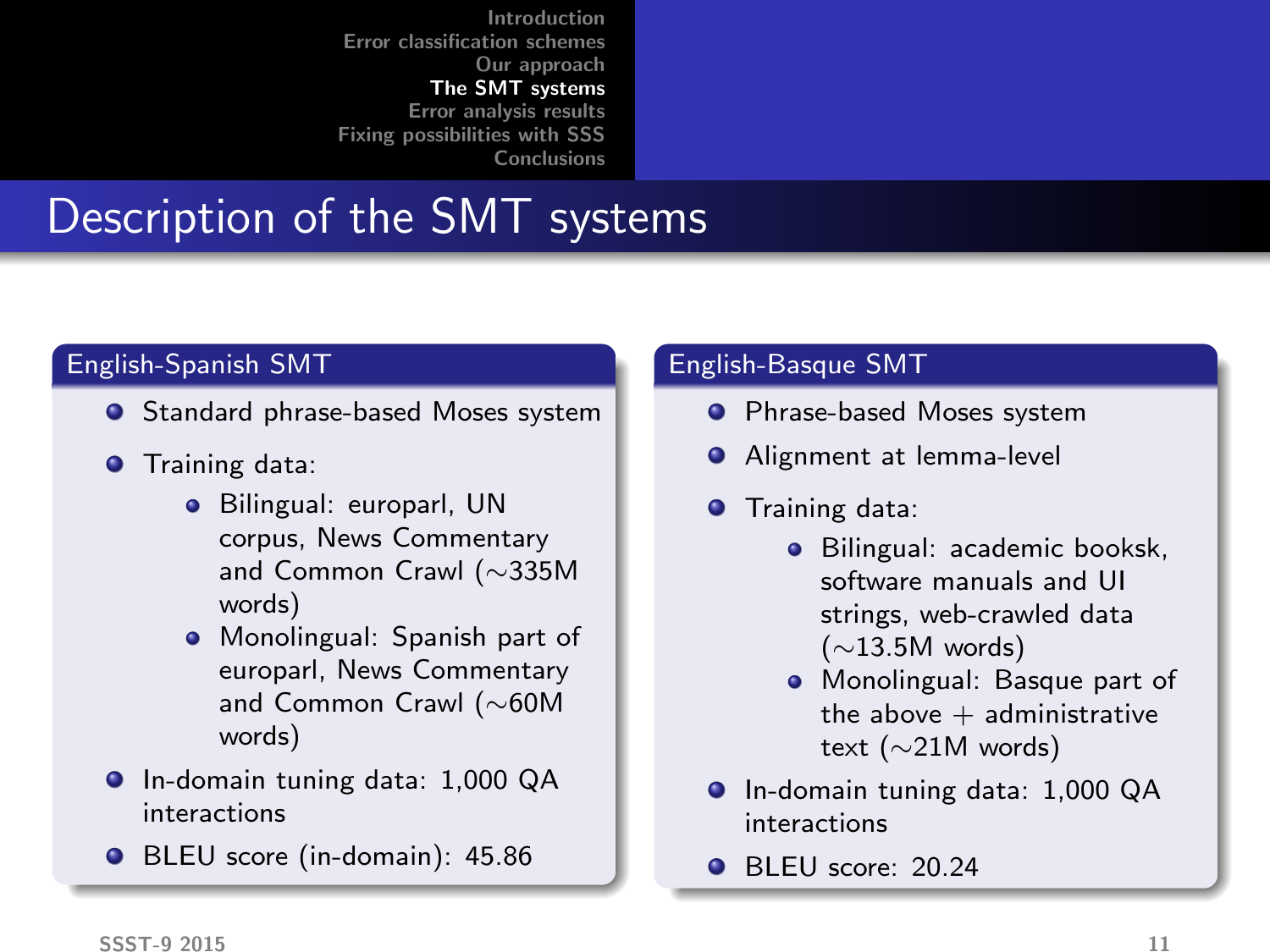# **Index**

#### 1 [Introduction](#page-1-0)

- 2 [Error classification schemes](#page-4-0)
- 3 [Our approach](#page-11-0)
- [The SMT systems](#page-14-0)
- 5 [Error analysis results](#page-16-0)
- 6 [Fixing possibilities with SSS](#page-31-0)

#### **[Conclusions](#page-41-0)**

<span id="page-16-0"></span> $S$ SST-9 2015 12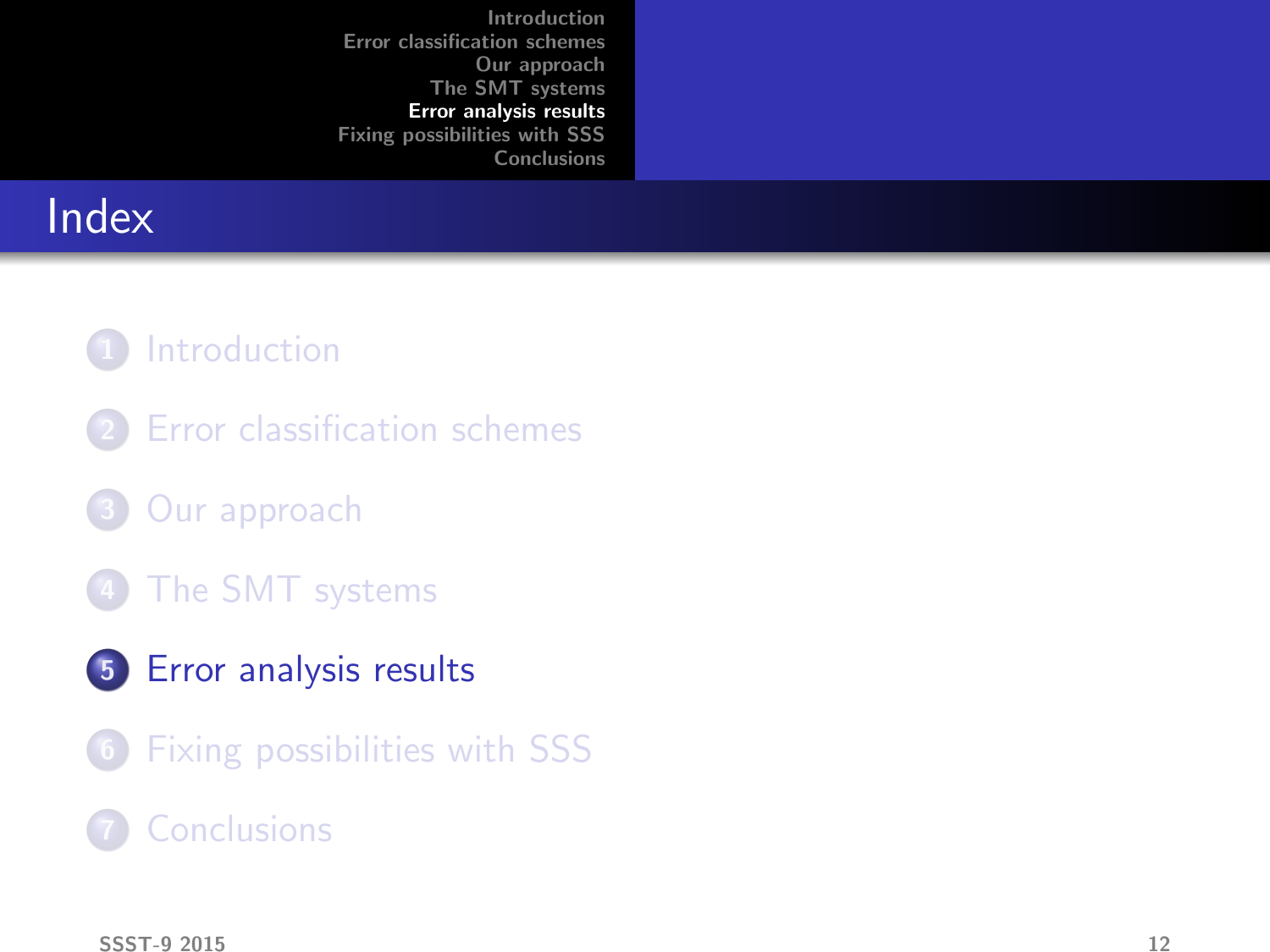## Error analysis for the English-Spanish pair

137 sentences evaluated with a total of 169 errors.

• Lexis: 31% of the total errors

example of a lexical error

Click run where it says vulnerabilities. Pulse correr donde dice vulnerabilidades.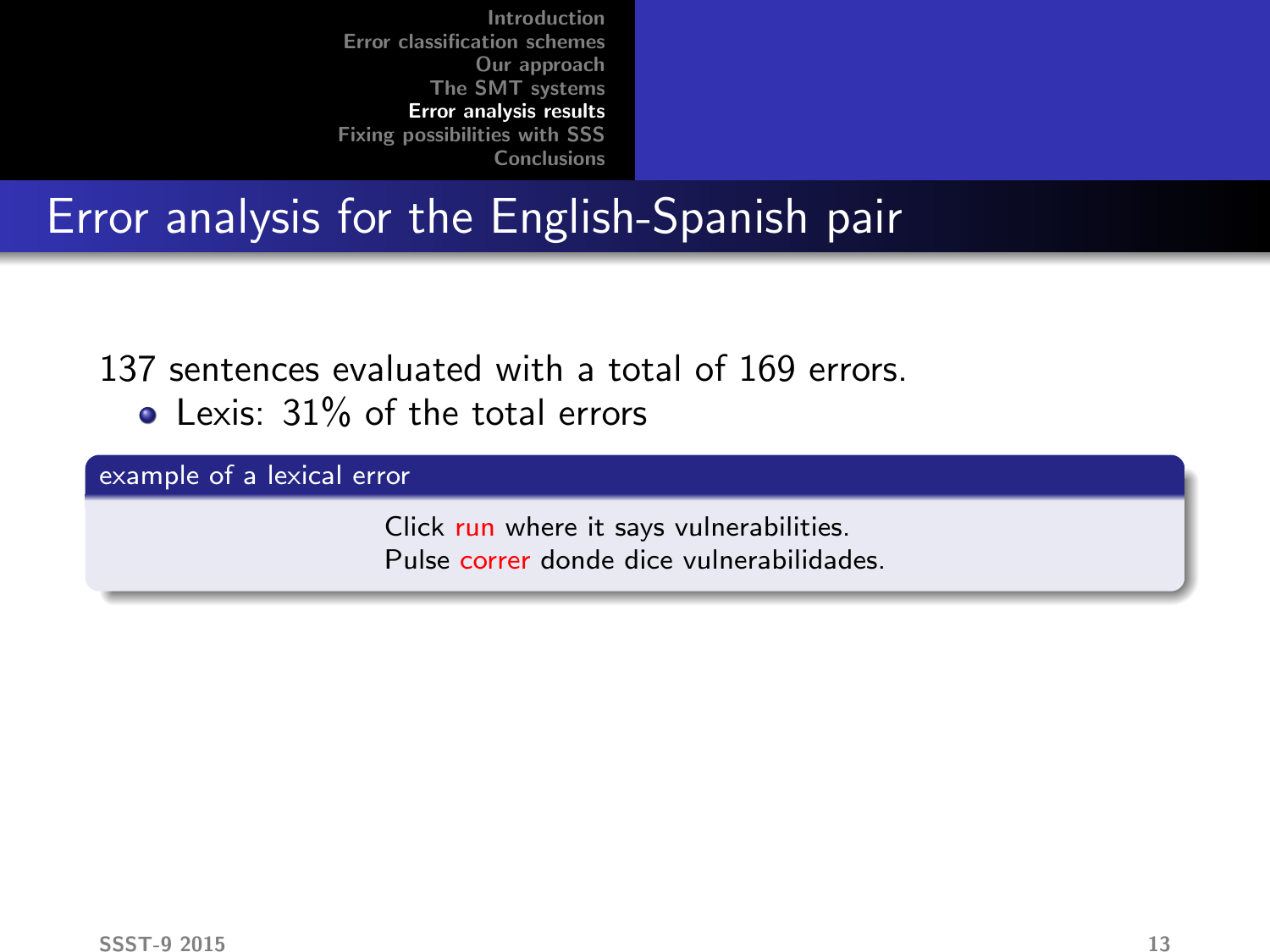# Error analysis for the English-Spanish pair

137 sentences evaluated with a total of 169 errors.

- **a** Lexis: 31% of the total errors
- Morphosyntax: 29%

#### example of a morphosyntactic error

Yes, you can share files and folders with one or more users on MEO Cloud. Sí, puede compartir archivos y carpetas con uno o más usuarios sobre MEO Cloud.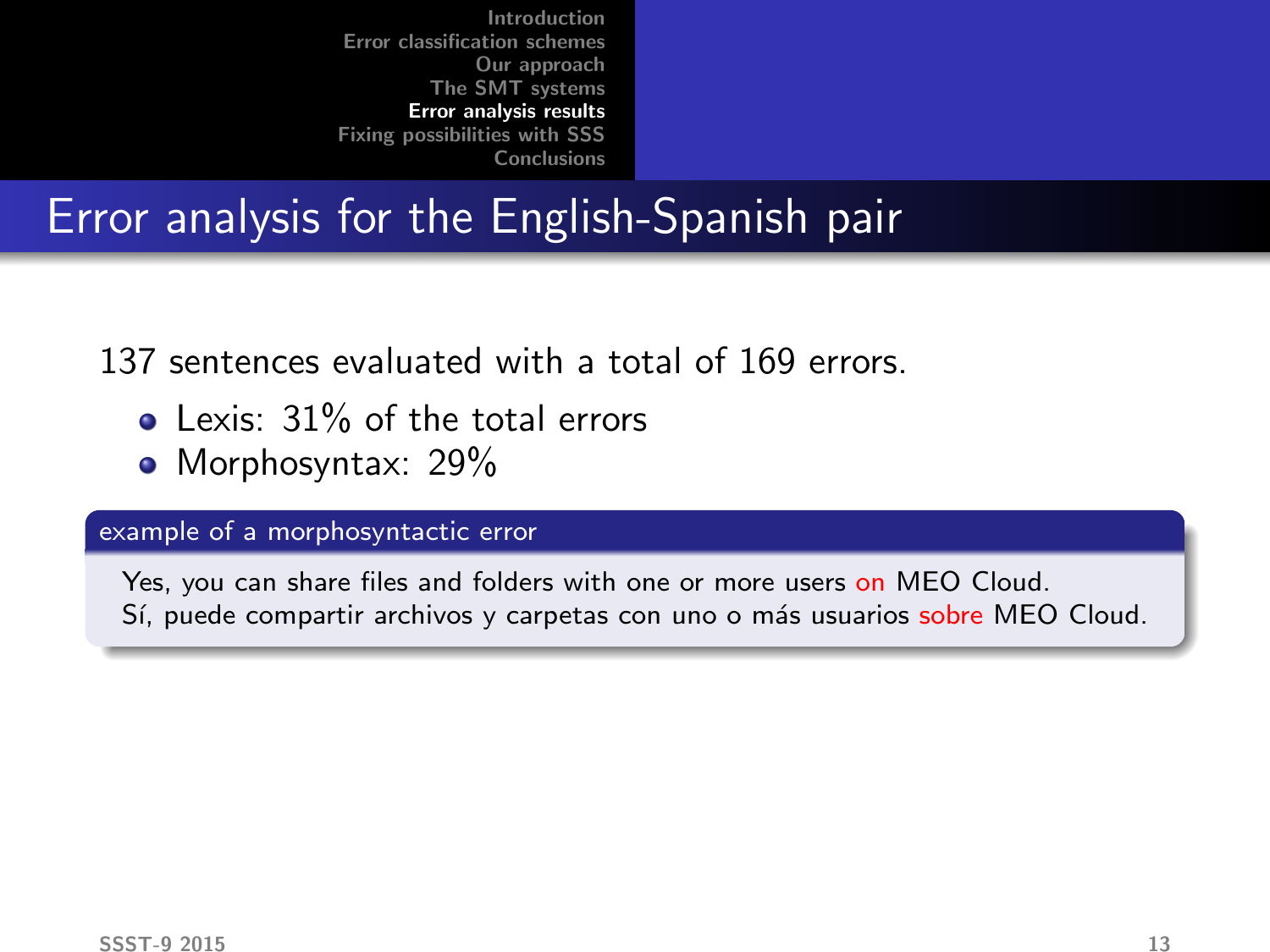# Error analysis for the English-Spanish pair

137 sentences evaluated with a total of 169 errors.

- Lexis: 31% of the total errors
- Morphosyntax: 29%
- Verbs: 18%

#### example of a verb error

Connect your computer to the ZON HUB via Ethernet cable. Conectar su ordenador a la HUB af a través de cable Ethernet. (infinitive to connect)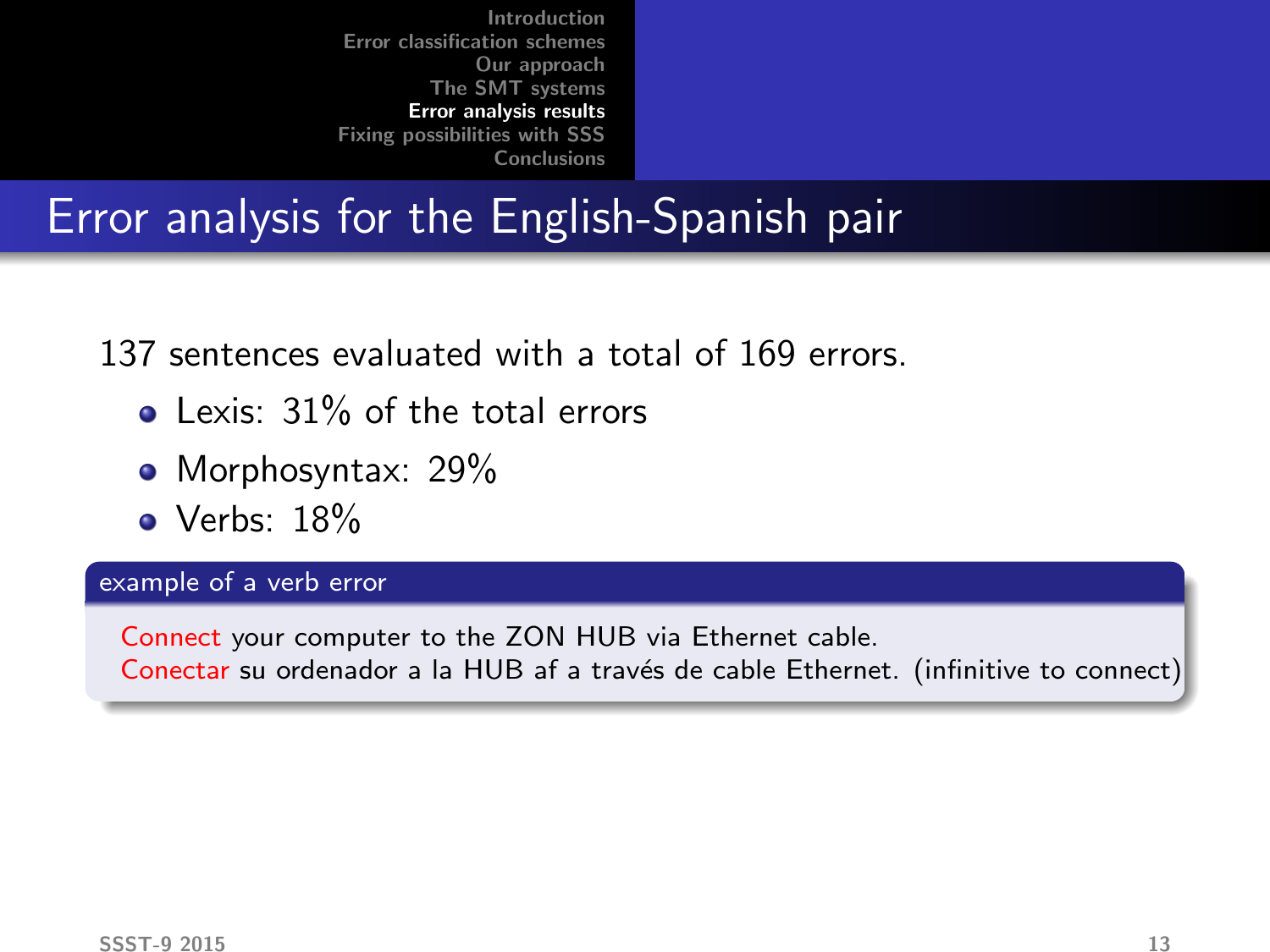# Error analysis for the English-Spanish pair

137 sentences evaluated with a total of 169 errors.

- Lexis: 31% of the total errors
- Morphosyntax: 29%
- $\bullet$  Verbs: 18%
- $\bullet$  Order:  $11\%$

#### example of an ordering error

Tap Import to copy your Android Browser Favourites. Toca Importar para copiar su navegador de Android favoritos.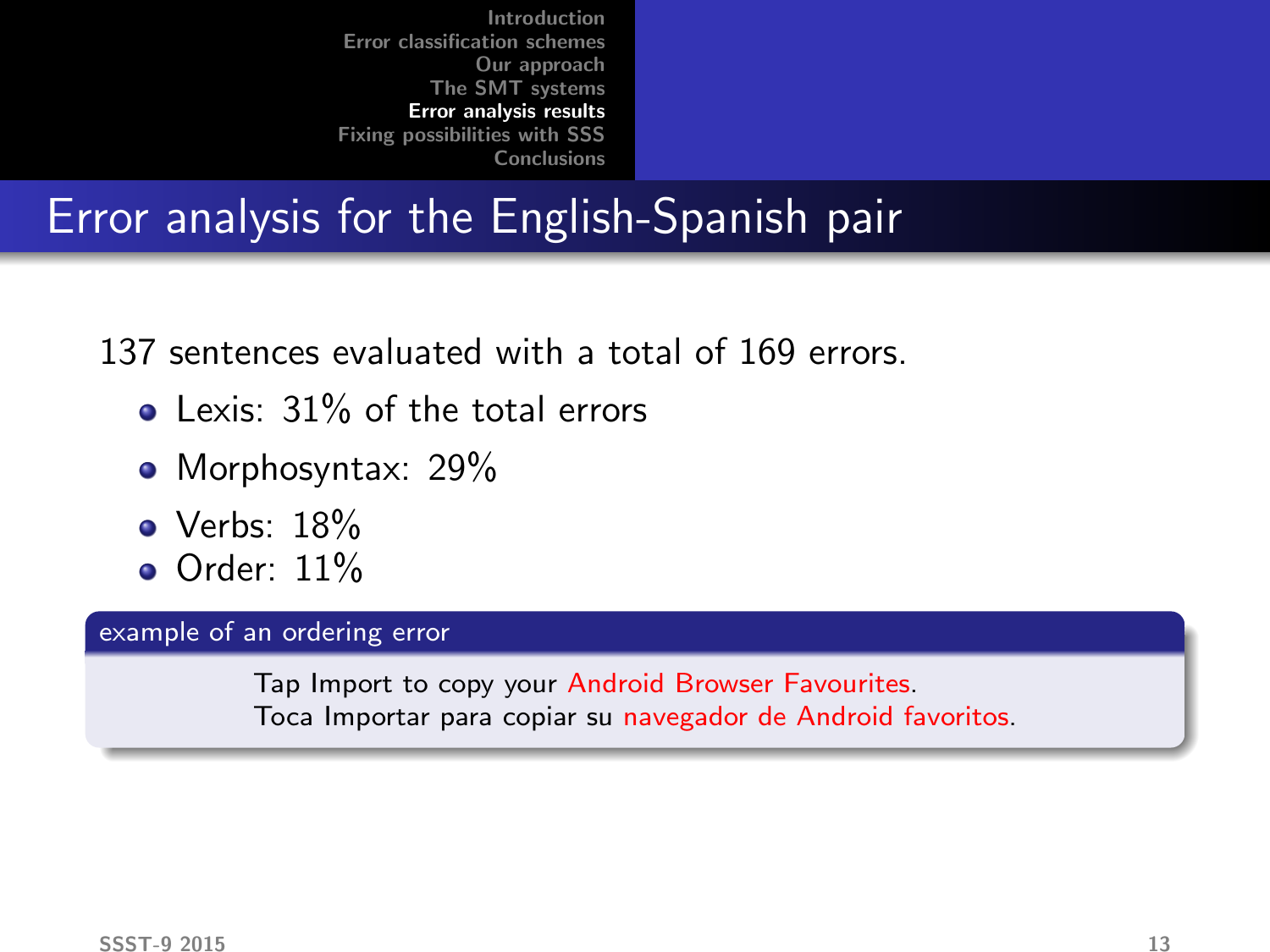# Error analysis for the English-Spanish pair

137 sentences evaluated with a total of 169 errors.

- Lexis: 31% of the total errors
- Morphosyntax: 29%
- Verbs: 18%
- $\bullet$  Order: 11%
- Punctuation: 6%

#### example of a punctuation error

If I buy a computer abroad, will it work in Portugal Si compro un ordenador en el extranjero, funcionará en Portugal? (missing ').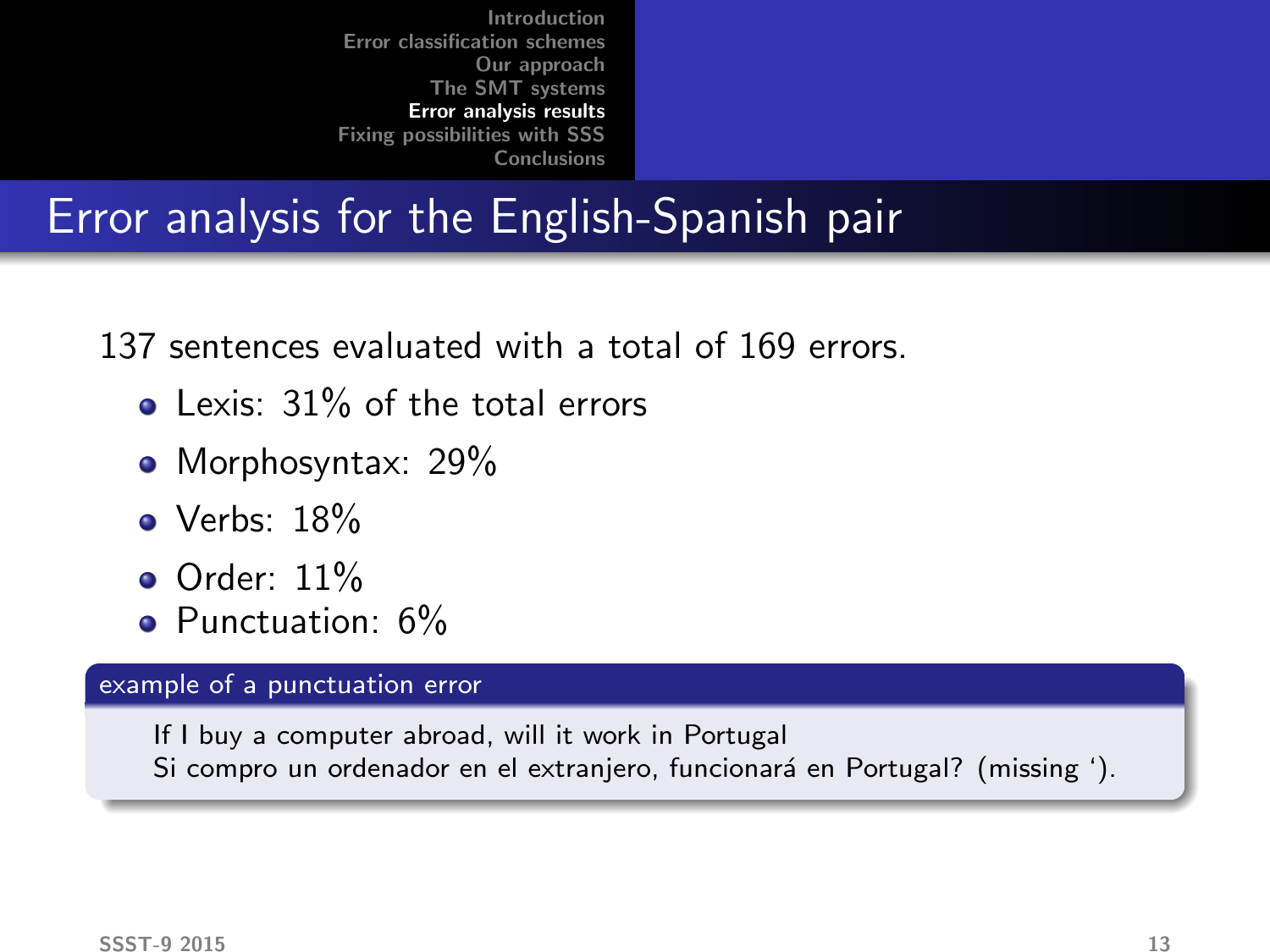# Error analysis for the English-Spanish pair

137 sentences evaluated with a total of 169 errors.

- $\bullet$  Lexis: 31% of the total errors
- Morphosyntax: 29%
- Verbs: 18%
- **Order: 11%**
- Punctuation: 6%
- Untranslated: 5%

#### example of an unstranslated unit

Then click on the yellow disc with a green tick.

Then haga clic en el disco de color amarillo con una marca verde.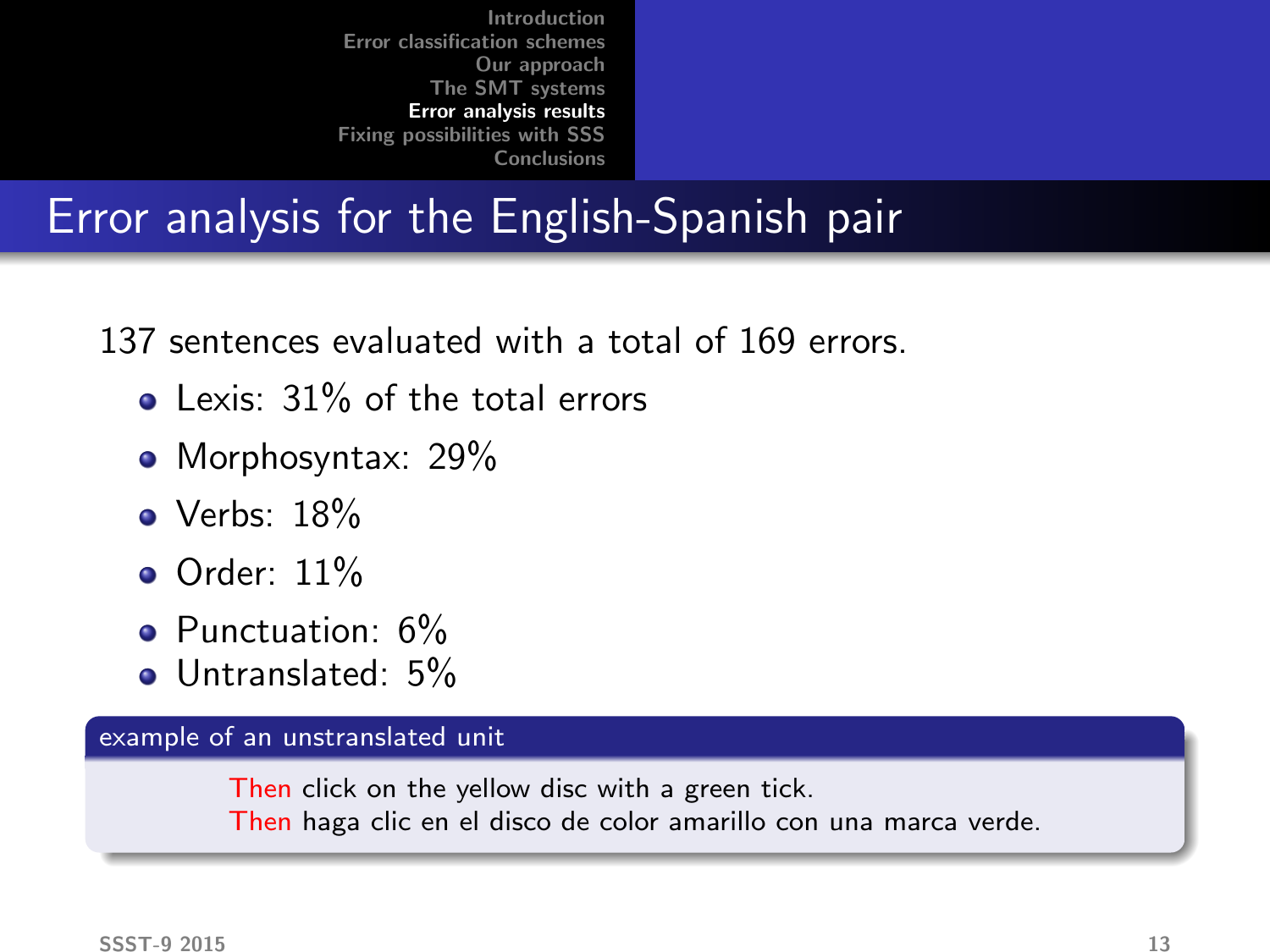# Error analysis for the English-Spanish pair

137 sentences evaluated with a total of 169 errors.

- **Q** Lexis: 31% of the total errors
- Morphosyntax: 29%
- Verbs: 18%
- $\bullet$  Order: 11%
- Punctuation: 6%
- Untranslated: 5%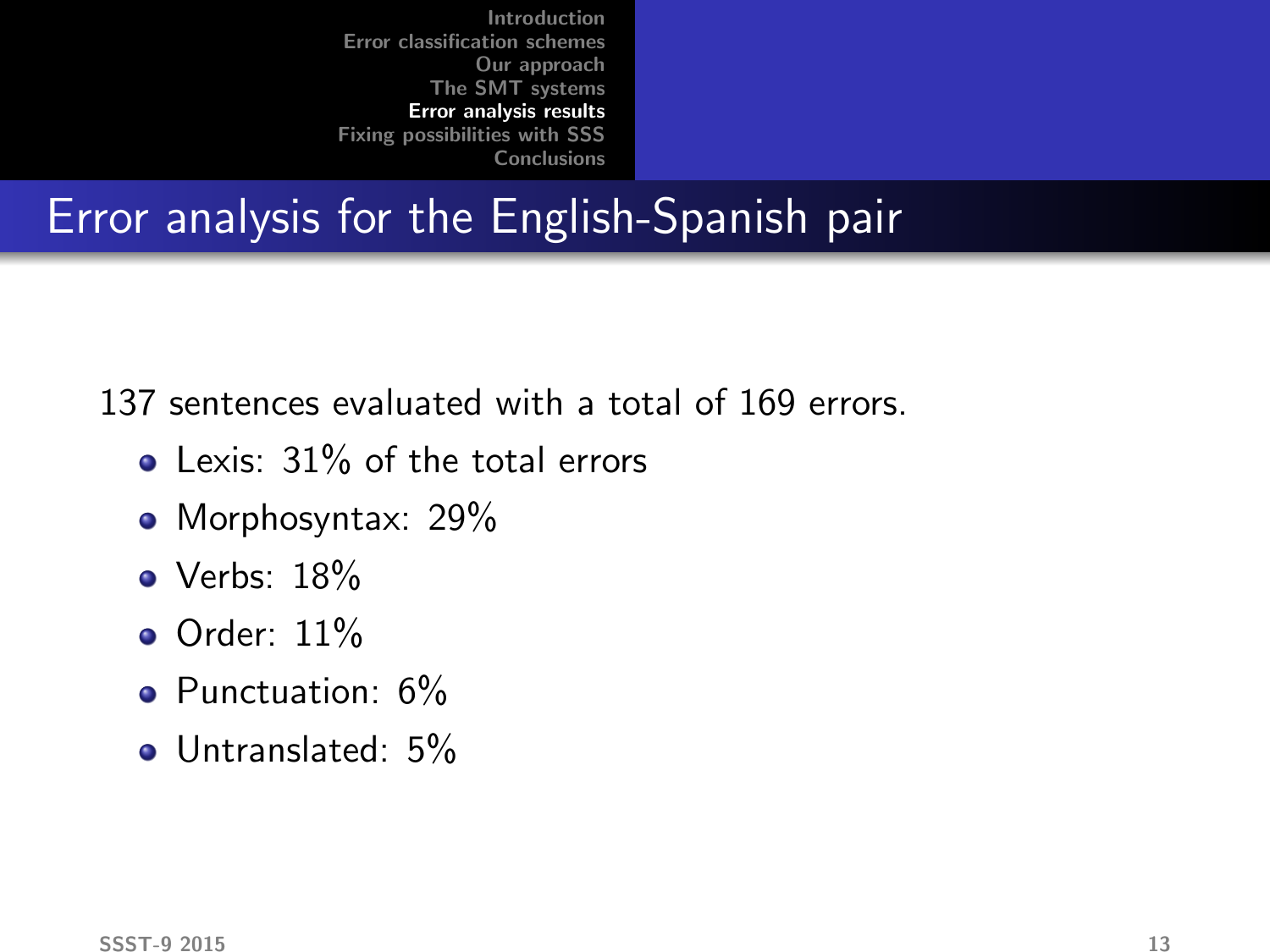## Error analysis for the English-Basque pair

140 sentences evaluated with a total of 393 errors.

• Lexis: 23% of the total errors

example of a lexical error

Go to WhatsApp > 'Menu Button' > 'Status'. Joan menu botoia WhatsApp  $>$  "  $>$  " egoera ".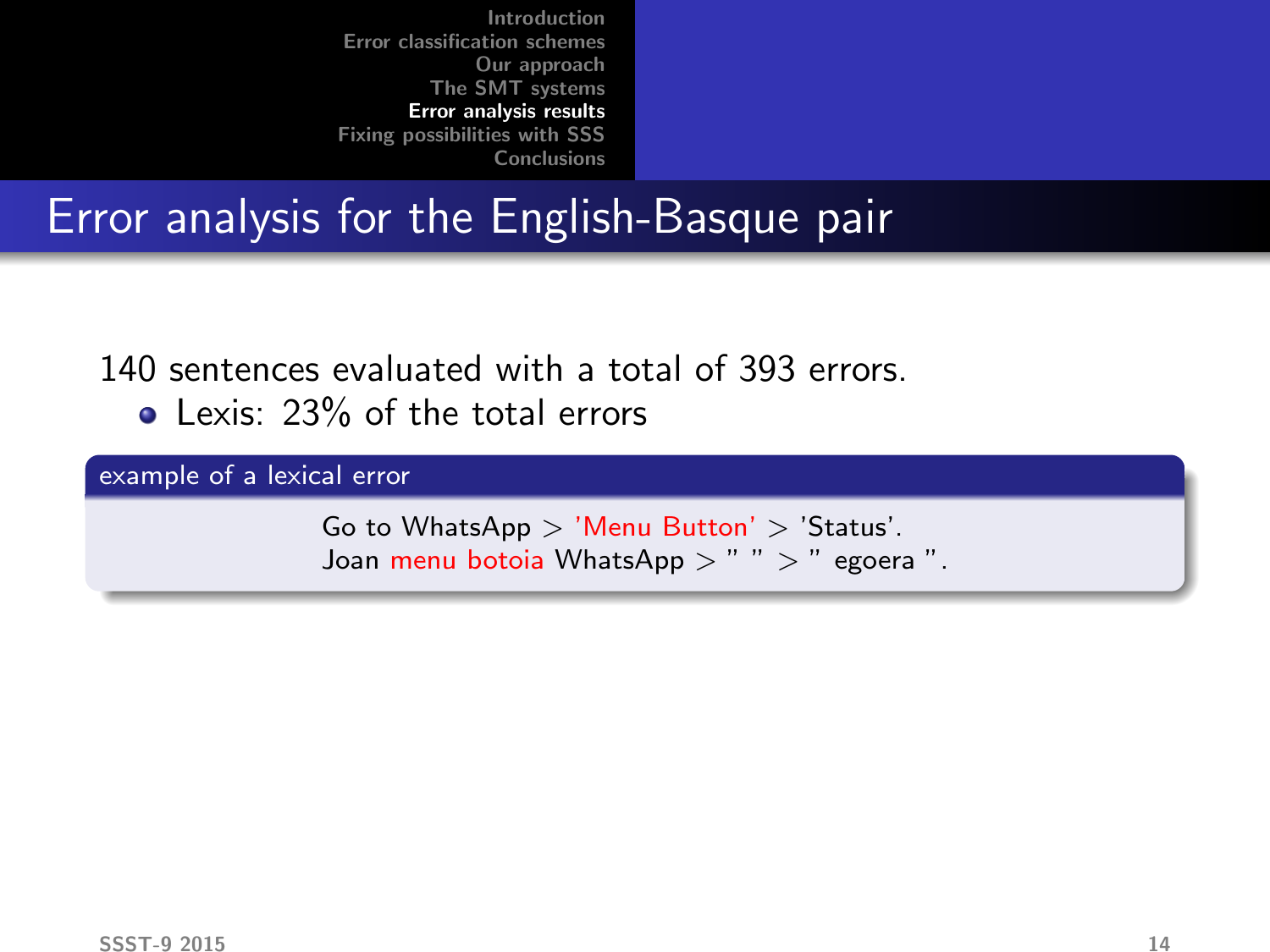# Error analysis for the English-Basque pair

140 sentences evaluated with a total of 393 errors.

- Lexis: 23% of the total errors
- Morphosyntax: 39%

#### example of a morphosyntactic error

simply by dragging the profile of the person concerned to the various circles. besterik gabe, arrastatu pertsonaren profila hainbat nahia zirkulu.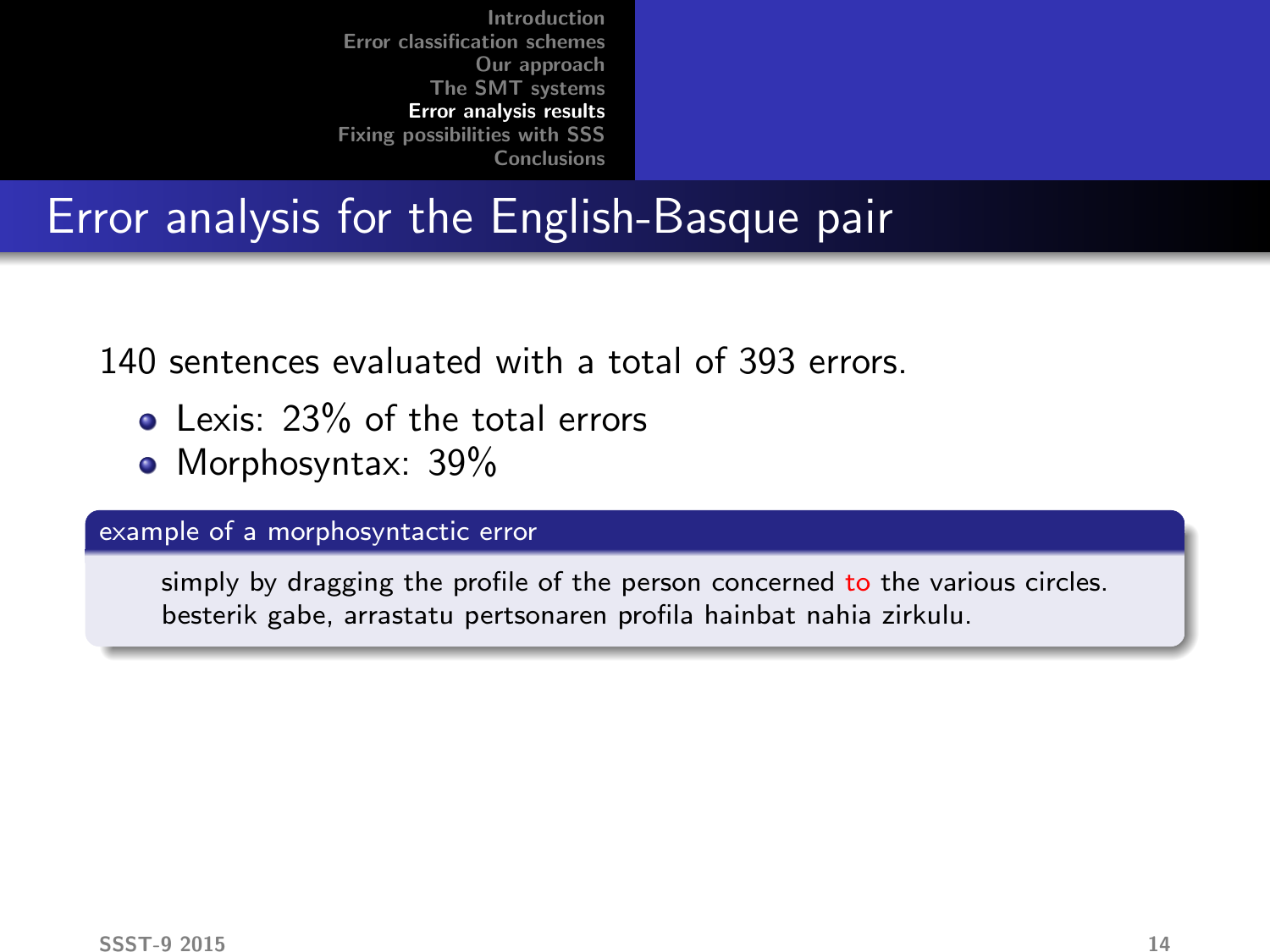# Error analysis for the English-Basque pair

140 sentences evaluated with a total of 393 errors.

- Lexis: 23% of the total errors
- Morphosyntax: 39%
- Verbs: 18%

example of a verb error

Choose a standard status or personalize one. Egoera estandar bat edo pertsonalizatu bat.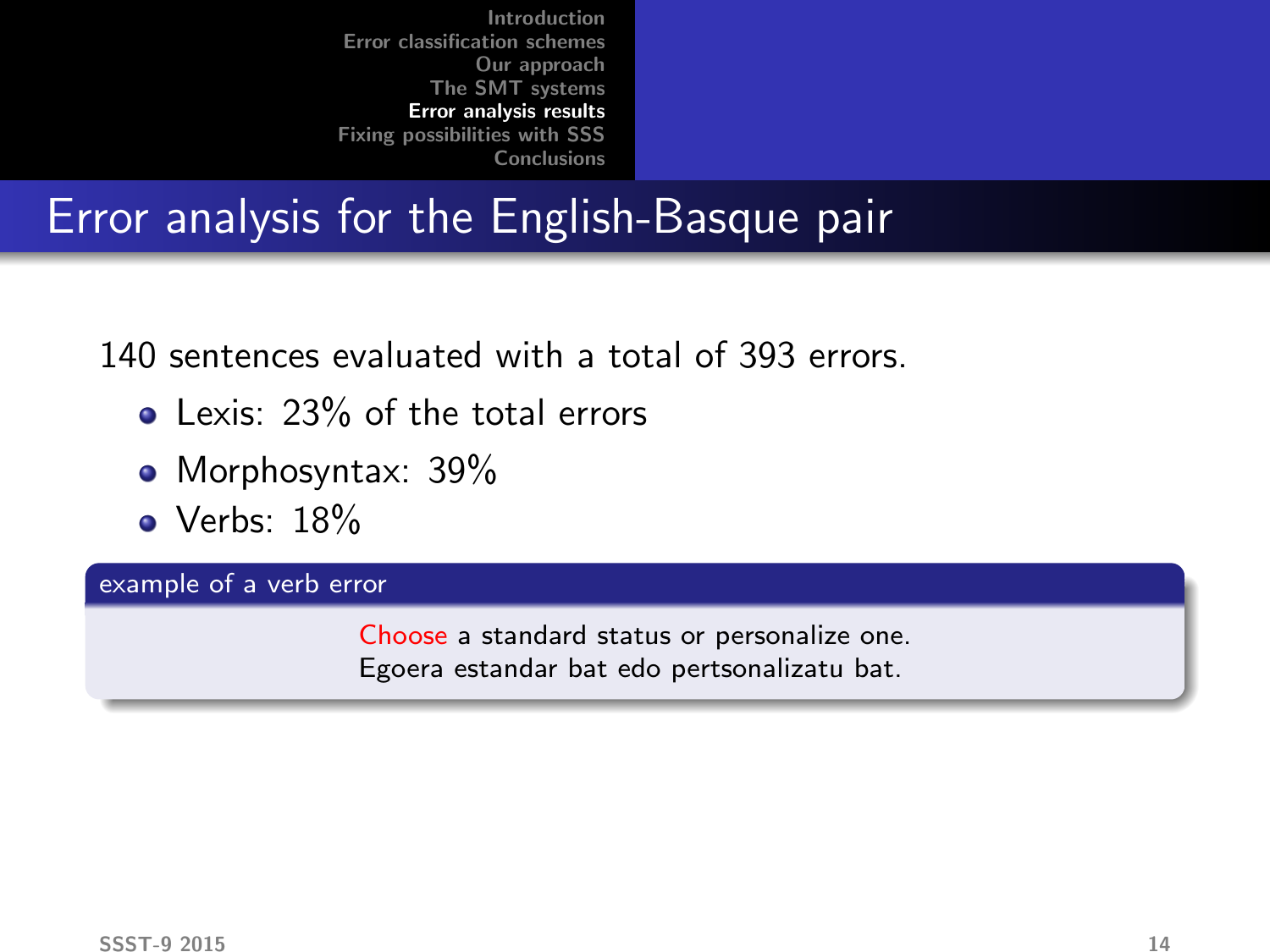# Error analysis for the English-Basque pair

140 sentences evaluated with a total of 393 errors.

- Lexis: 23% of the total errors
- Morphosyntax: 39%
- $\bullet$  Verbs: 18%
- $\bullet$  Order: 14%

#### example of an ordering error

You can use the app iPP Podcast Player you find on Google Play. Aplikazioa erabil dezakezu IPP podcast Player aurkitu duzu Google erreproduzitu.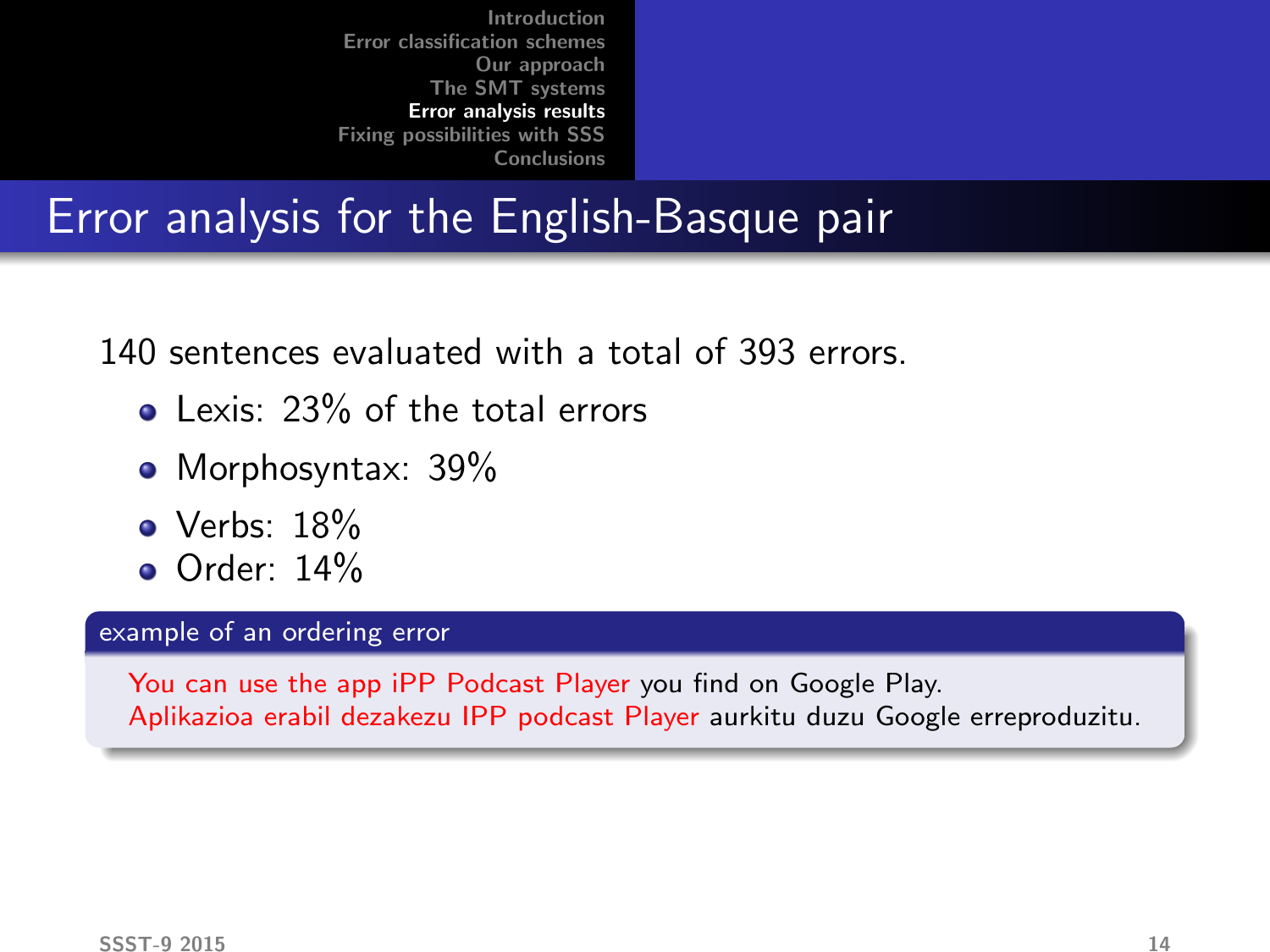# Error analysis for the English-Basque pair

140 sentences evaluated with a total of 393 errors.

- Lexis: 23% of the total errors
- Morphosyntax: 39%
- Verbs: 18%
- **•** Order: 14%
- Punctuation: 4%

#### example of a punctuation error

How can I change the language to of Mega to Portuguese? Nola aldatu hizkuntza of Mega, portugesa?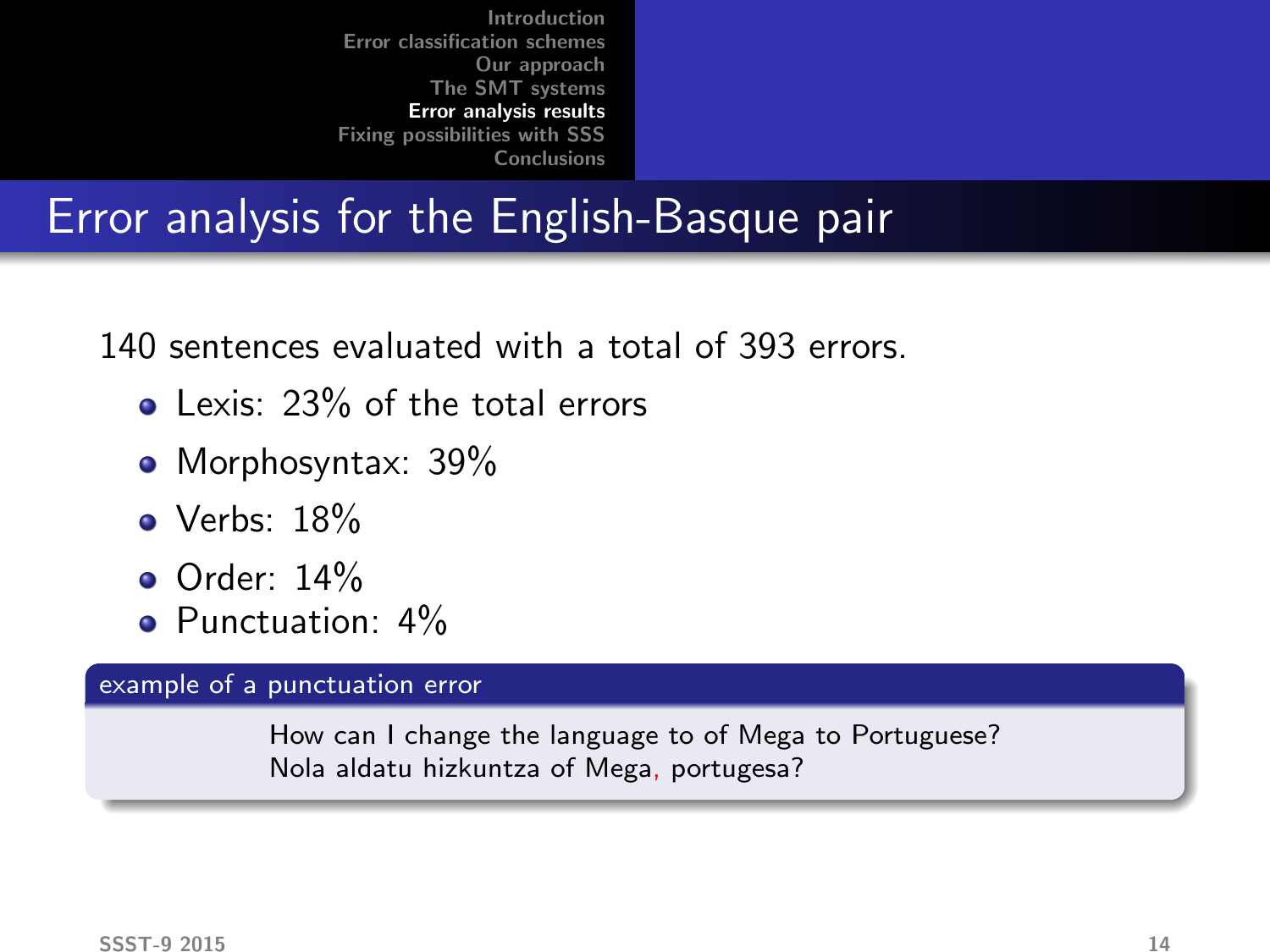# Error analysis for the English-Basque pair

140 sentences evaluated with a total of 393 errors.

- $\bullet$  Lexis: 23% of the total errors
- Morphosyntax: 39%
- Verbs: 18%
- **o** Order: 14%
- **•** Punctuation: 4%
- Untranslated: 1%

example of an unstranslated unit

How much space do I have for free on Mega? Zenbat leku ditut doan on Mega?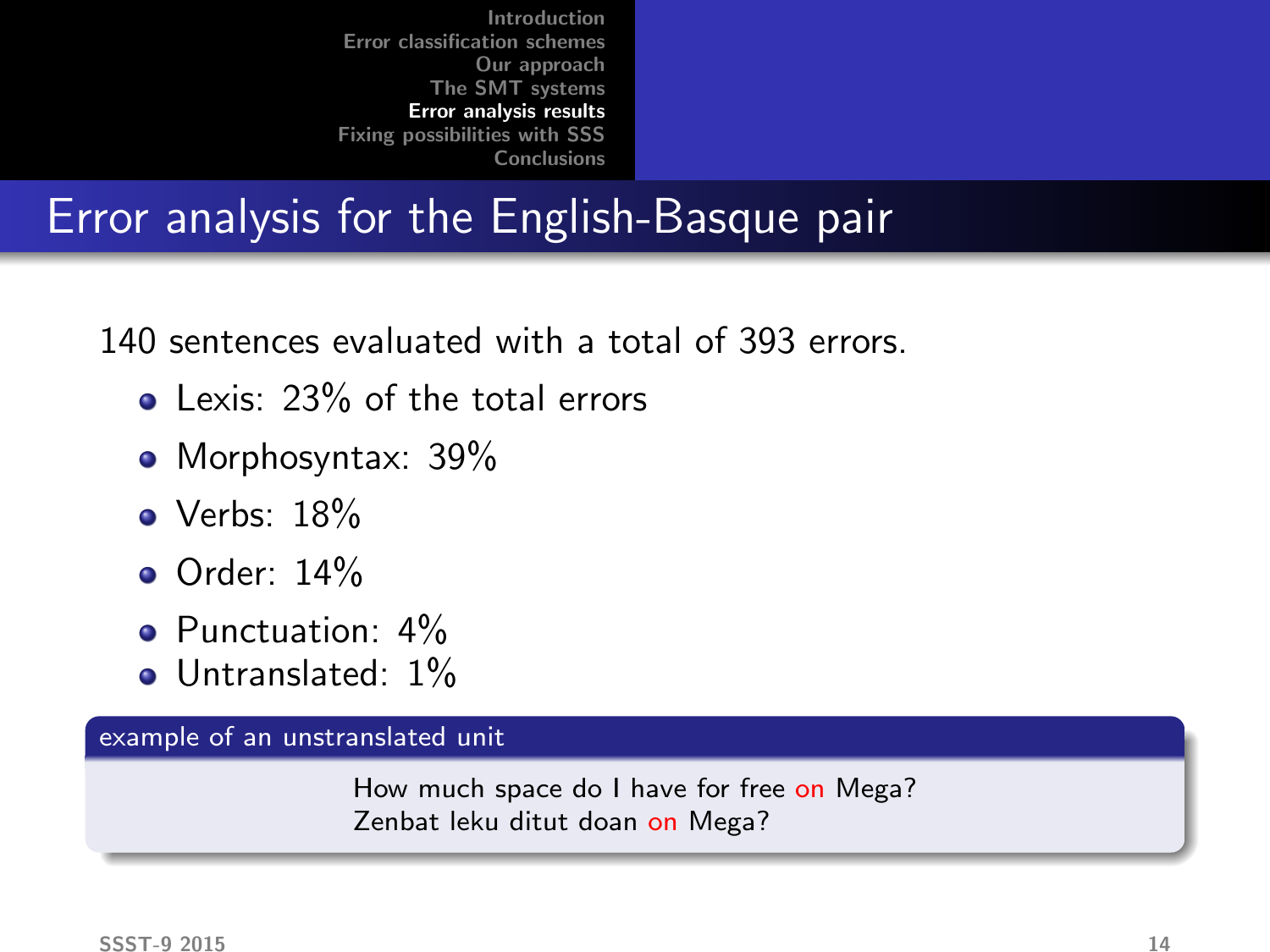## Error analysis for the English-Basque pair

140 sentences evaluated with a total of 393 errors.

- **Lexis: 23% of the total errors**
- Morphosyntax: 39%
- Verbs: 18%
- $\bullet$  Order: 14%
- **Punctuation: 4%**
- $\bullet$  Untranslated:  $1\%$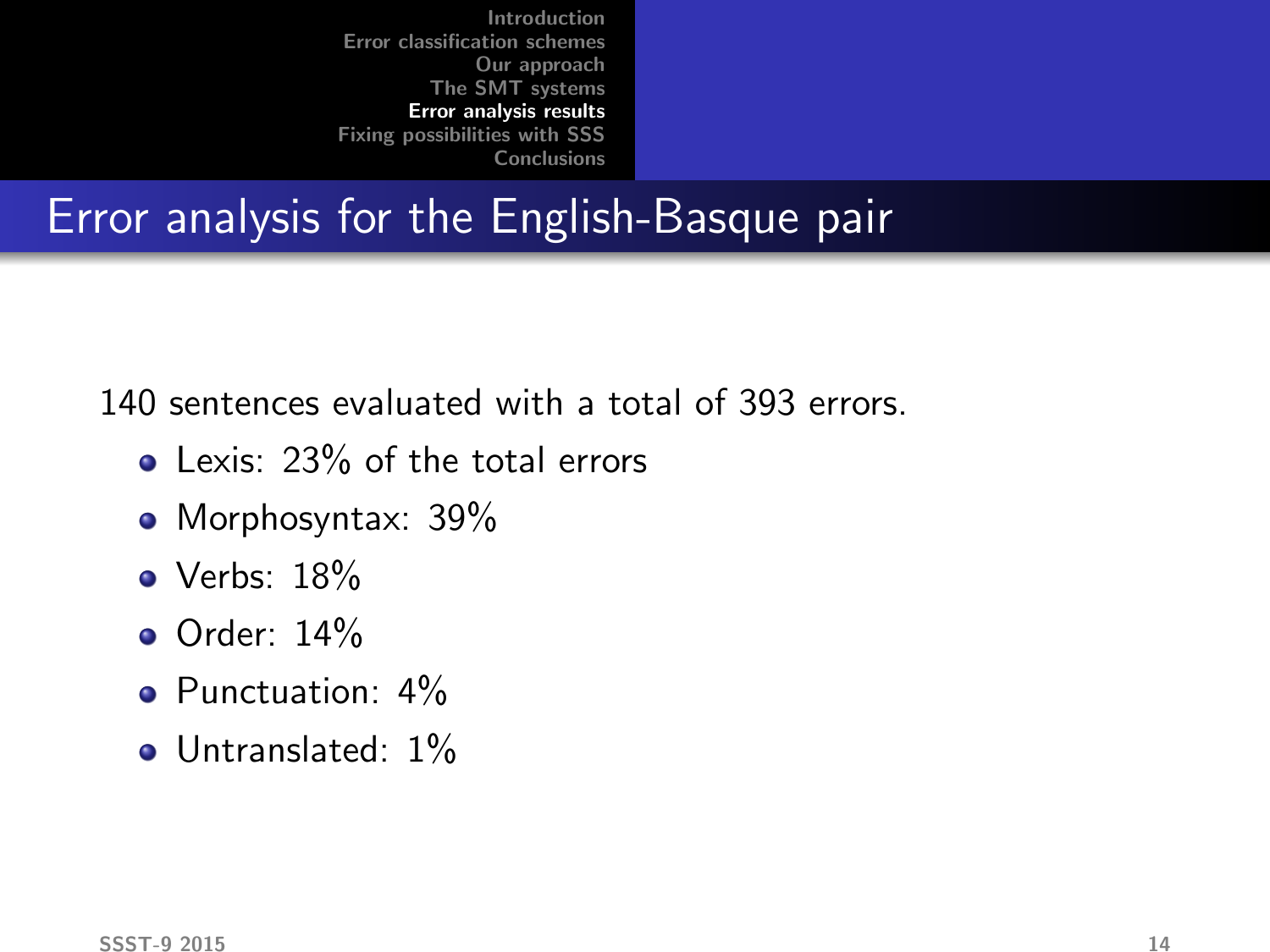# **Index**

### 1 [Introduction](#page-1-0)

- 2 [Error classification schemes](#page-4-0)
- 3 [Our approach](#page-11-0)
- [The SMT systems](#page-14-0)
- 5 [Error analysis results](#page-16-0)
- 6 [Fixing possibilities with SSS](#page-31-0)

#### <span id="page-31-0"></span>**[Conclusions](#page-41-0)**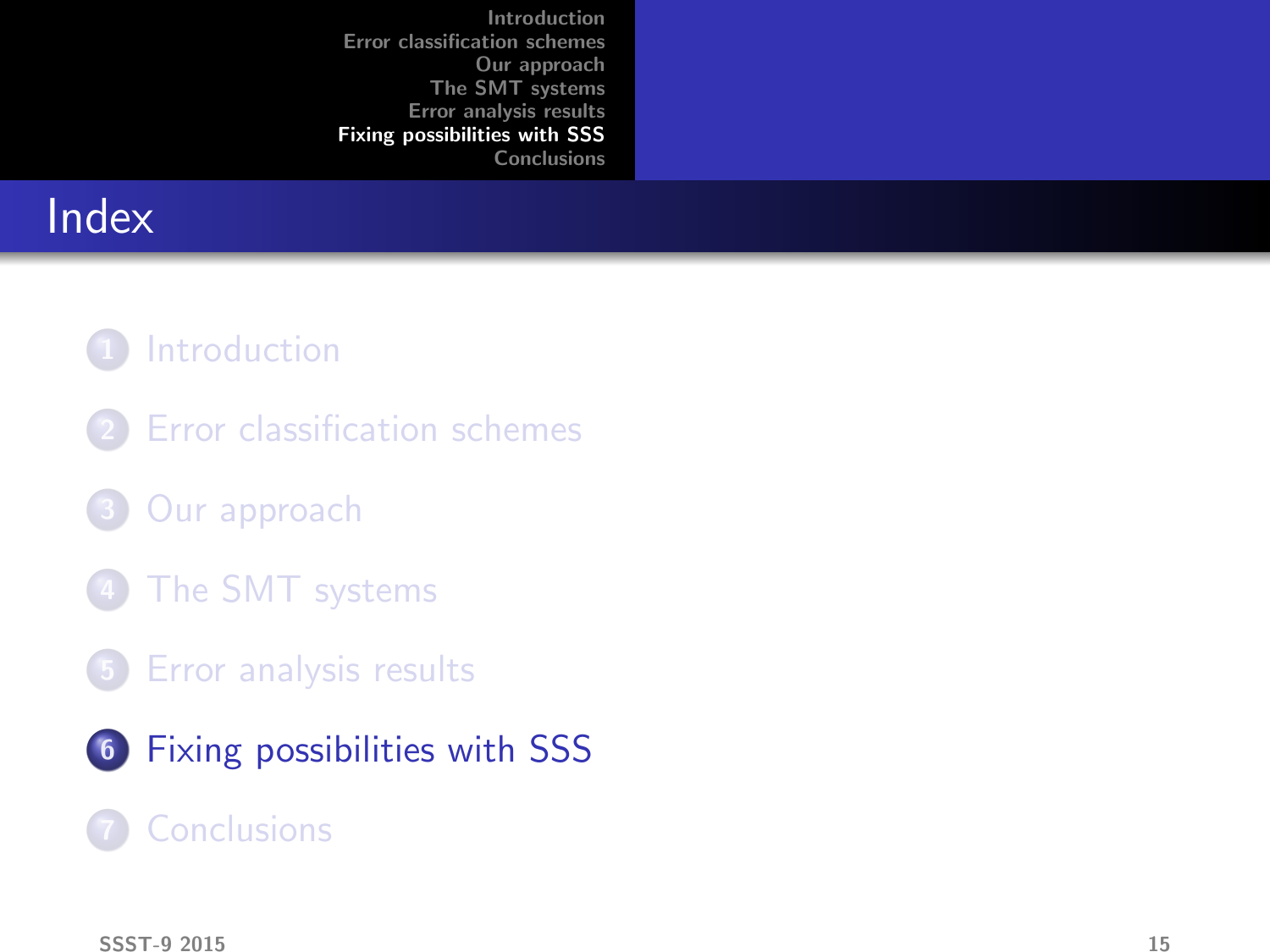# Fixing possibilities with syntax, semantics and structure

Main sources for errors

- use-scenario-specific features
	- Q&A chat scenario in the information technology domain
- language pair-specific features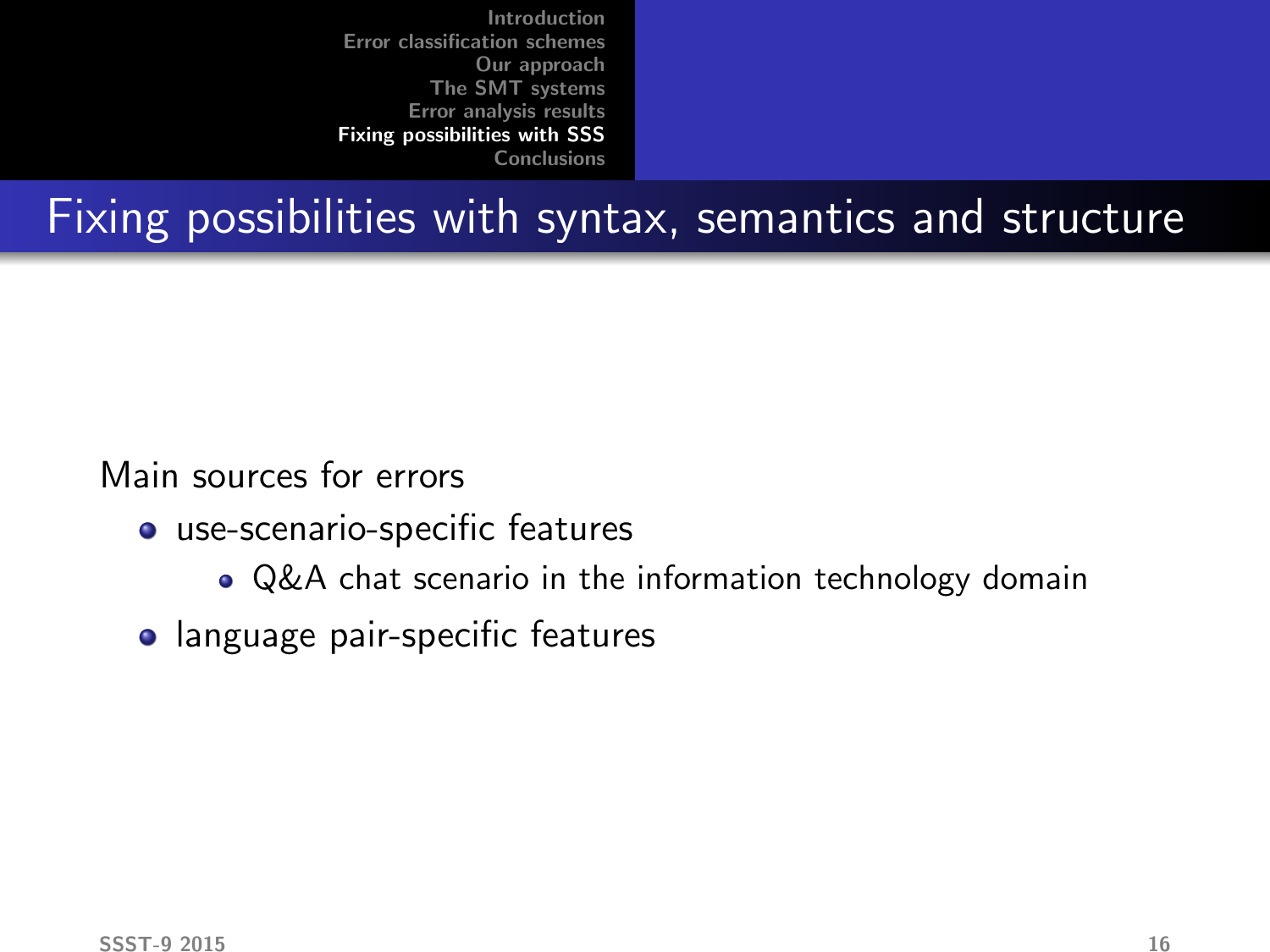## Fixing possibilities with syntax, semantics and structure

IT names not identified (CR)NER

 $S$ SST-9 2015 17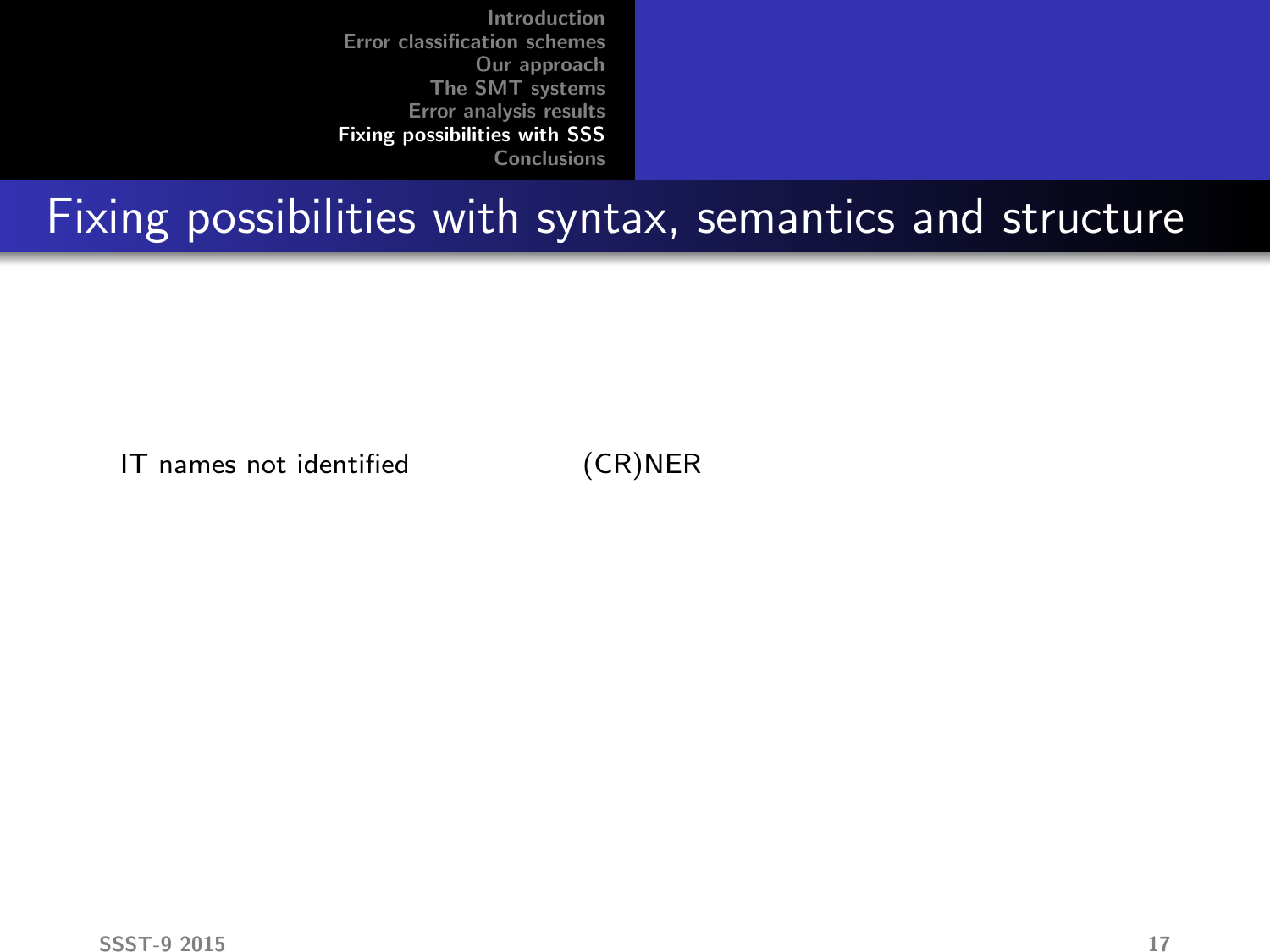| names not identified | 'R)NER |
|----------------------|--------|
| Uls not identified   |        |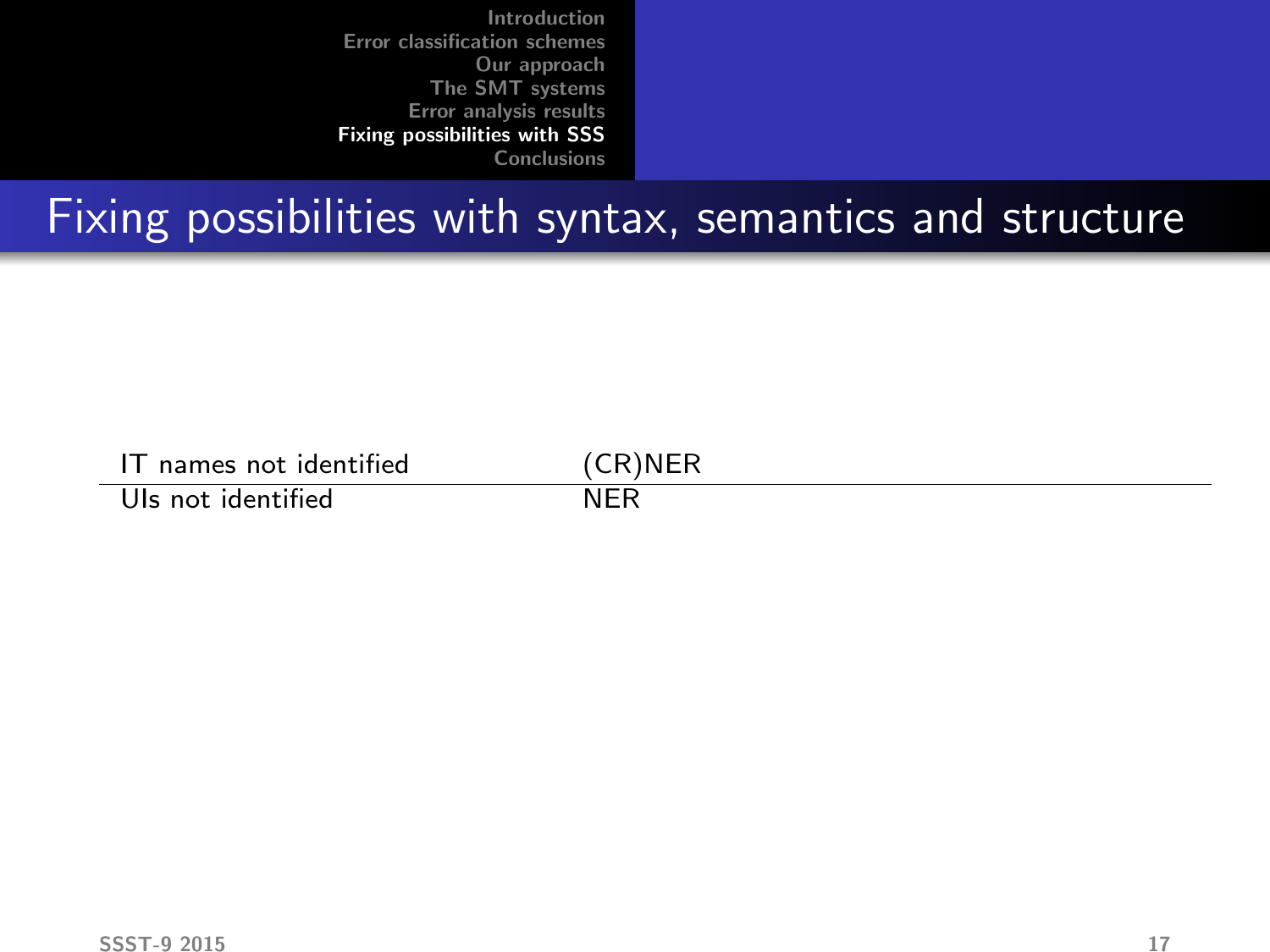| IT names not identified     | (CR)NER |
|-----------------------------|---------|
| Uls not identified          | NFR     |
| domain-specific terminology | WSD     |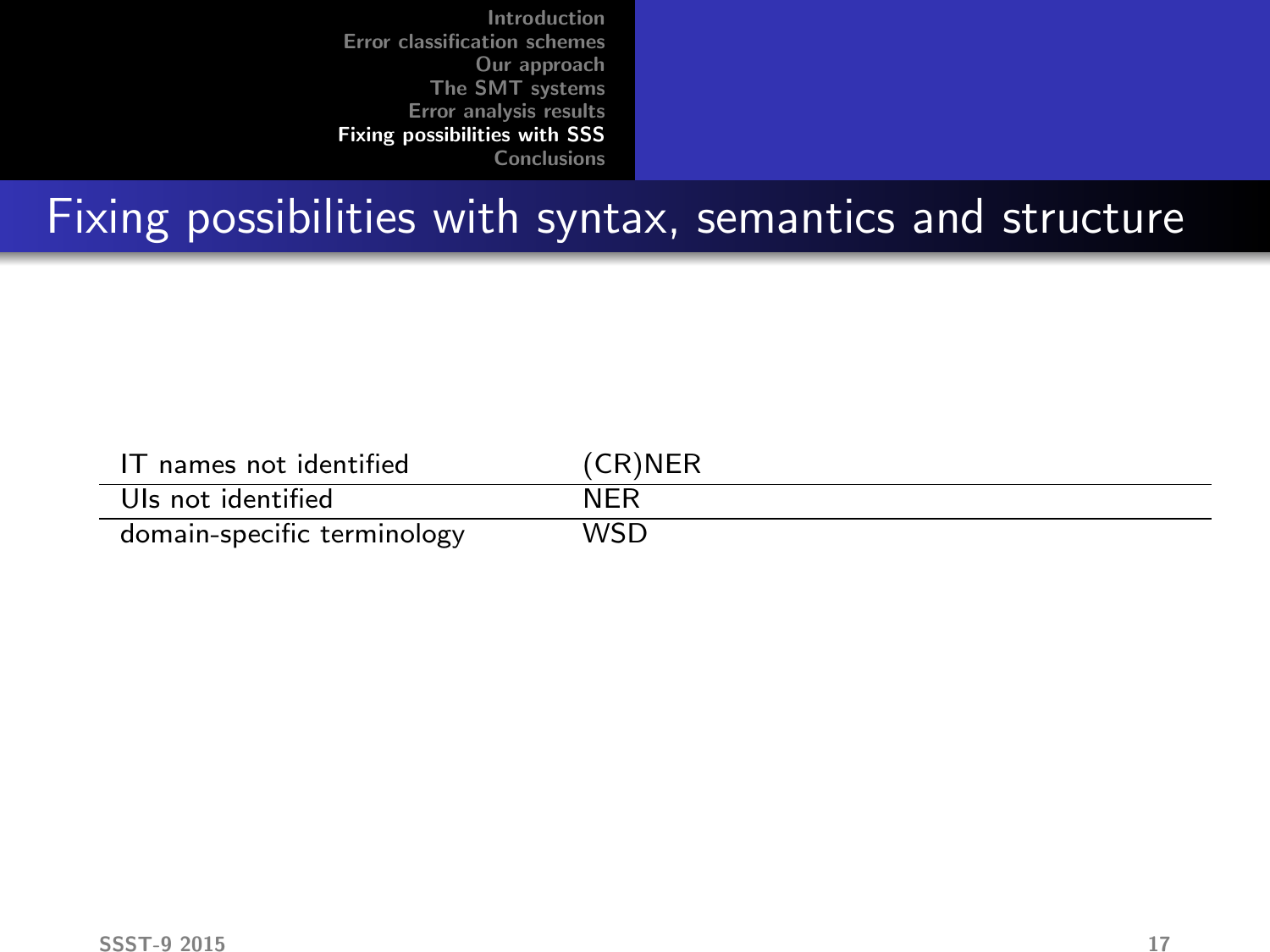| IT names not identified     | (CR)NER                                          |
|-----------------------------|--------------------------------------------------|
| Uls not identified          | <b>NFR</b>                                       |
| domain-specific terminology | WSD                                              |
| Basque postpositions        | predicate-argument structures and semantic roles |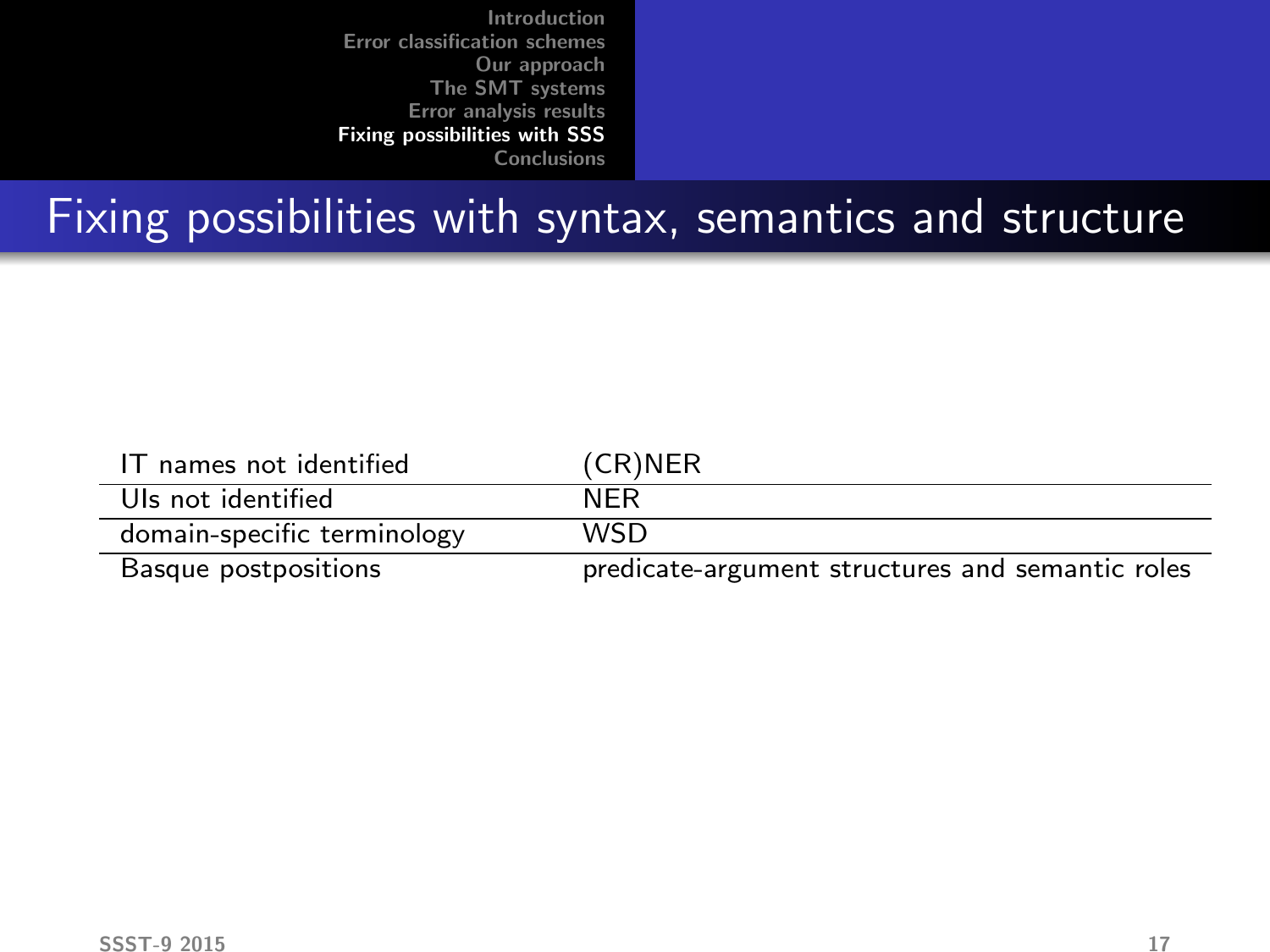| IT names not identified     | (CR)NER                                          |
|-----------------------------|--------------------------------------------------|
| Uls not identified          | <b>NFR</b>                                       |
| domain-specific terminology | <b>WSD</b>                                       |
| Basque postpositions        | predicate-argument structures and semantic roles |
| incorrectly ordered phrases | predicate-argument structures and semantic roles |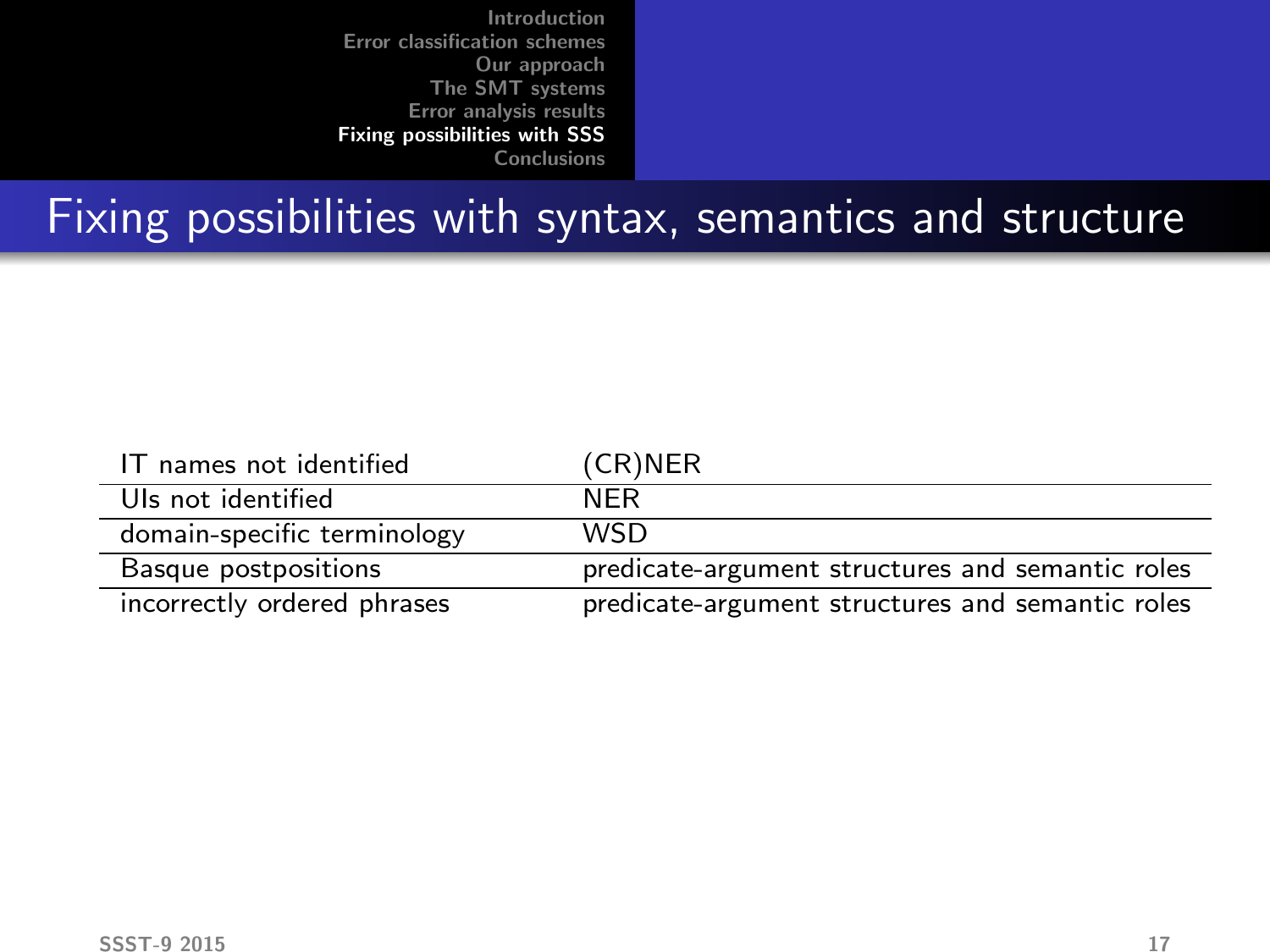| IT names not identified     | (CR)NER                                          |
|-----------------------------|--------------------------------------------------|
| Uls not identified          | <b>NFR</b>                                       |
| domain-specific terminology | <b>WSD</b>                                       |
| Basque postpositions        | predicate-argument structures and semantic roles |
| incorrectly ordered phrases | predicate-argument structures and semantic roles |
| split phrases               | syntax                                           |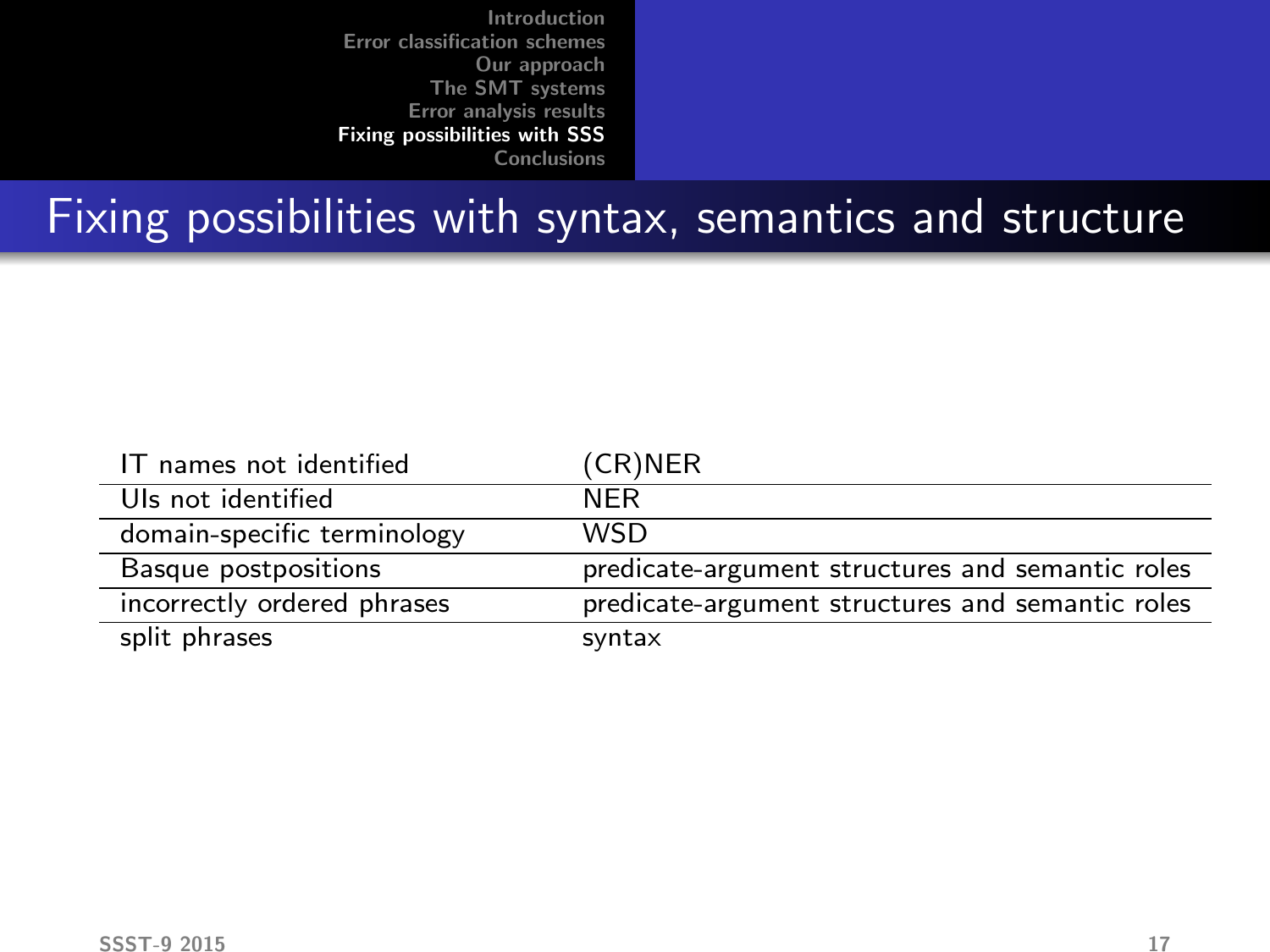| IT names not identified         | (CR)NER                                          |
|---------------------------------|--------------------------------------------------|
| Uls not identified              | <b>NFR</b>                                       |
| domain-specific terminology     | <b>WSD</b>                                       |
| Basque postpositions            | predicate-argument structures and semantic roles |
| incorrectly ordered phrases     | predicate-argument structures and semantic roles |
| split phrases                   | syntax                                           |
| incorrect phrase-internal order | syntax                                           |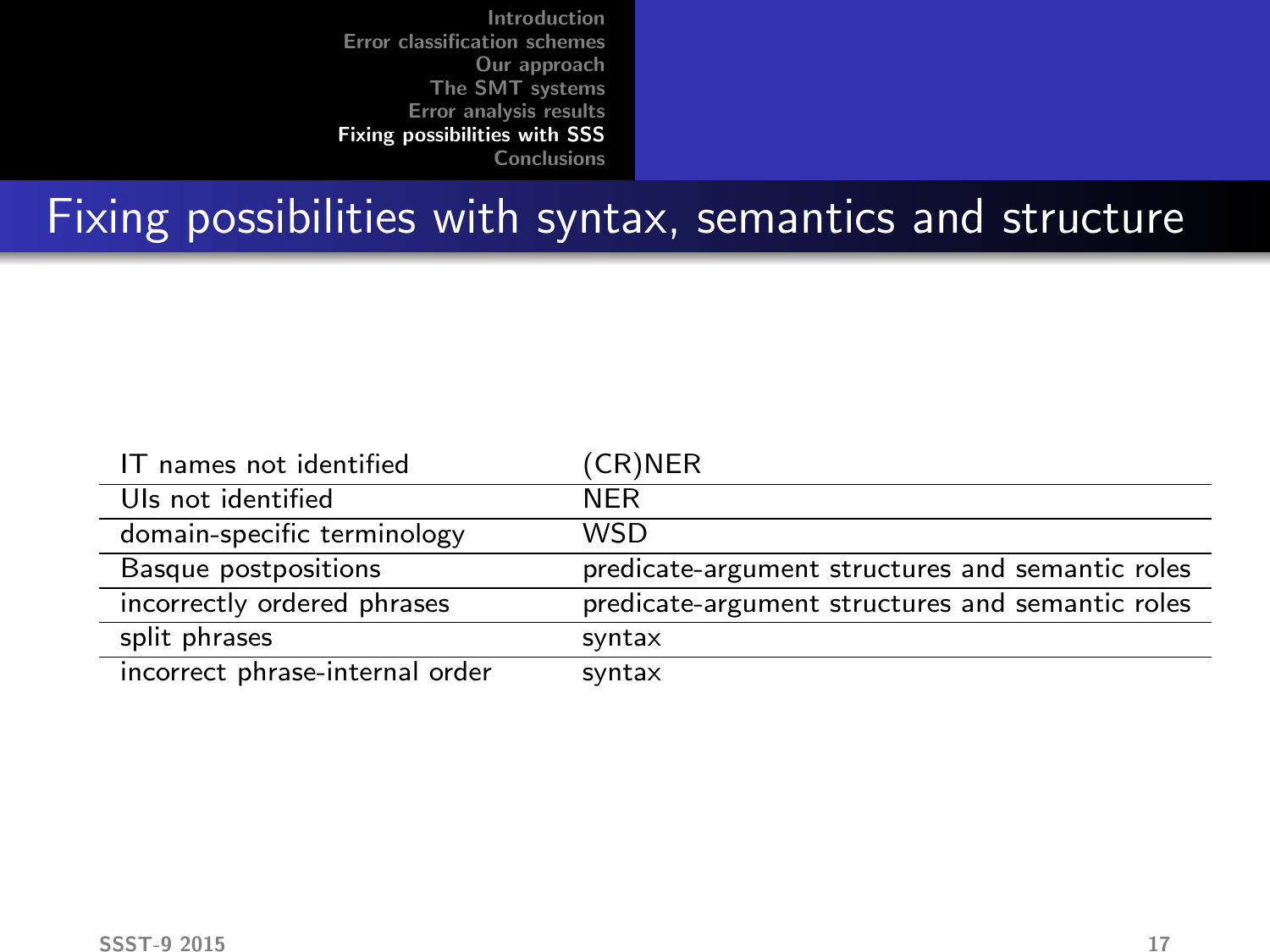## Fixing possibilities with syntax, semantics and structure

| IT names not identified            | (CR)NER                                          |
|------------------------------------|--------------------------------------------------|
| Uls not identified                 | <b>NFR</b>                                       |
| domain-specific terminology        | WSD                                              |
| Basque postpositions               | predicate-argument structures and semantic roles |
| incorrectly ordered phrases        | predicate-argument structures and semantic roles |
| split phrases                      | syntax                                           |
| incorrect phrase-internal order    | syntax                                           |
| incorrectly concreted york phrases |                                                  |

incorrectly generated verb phrases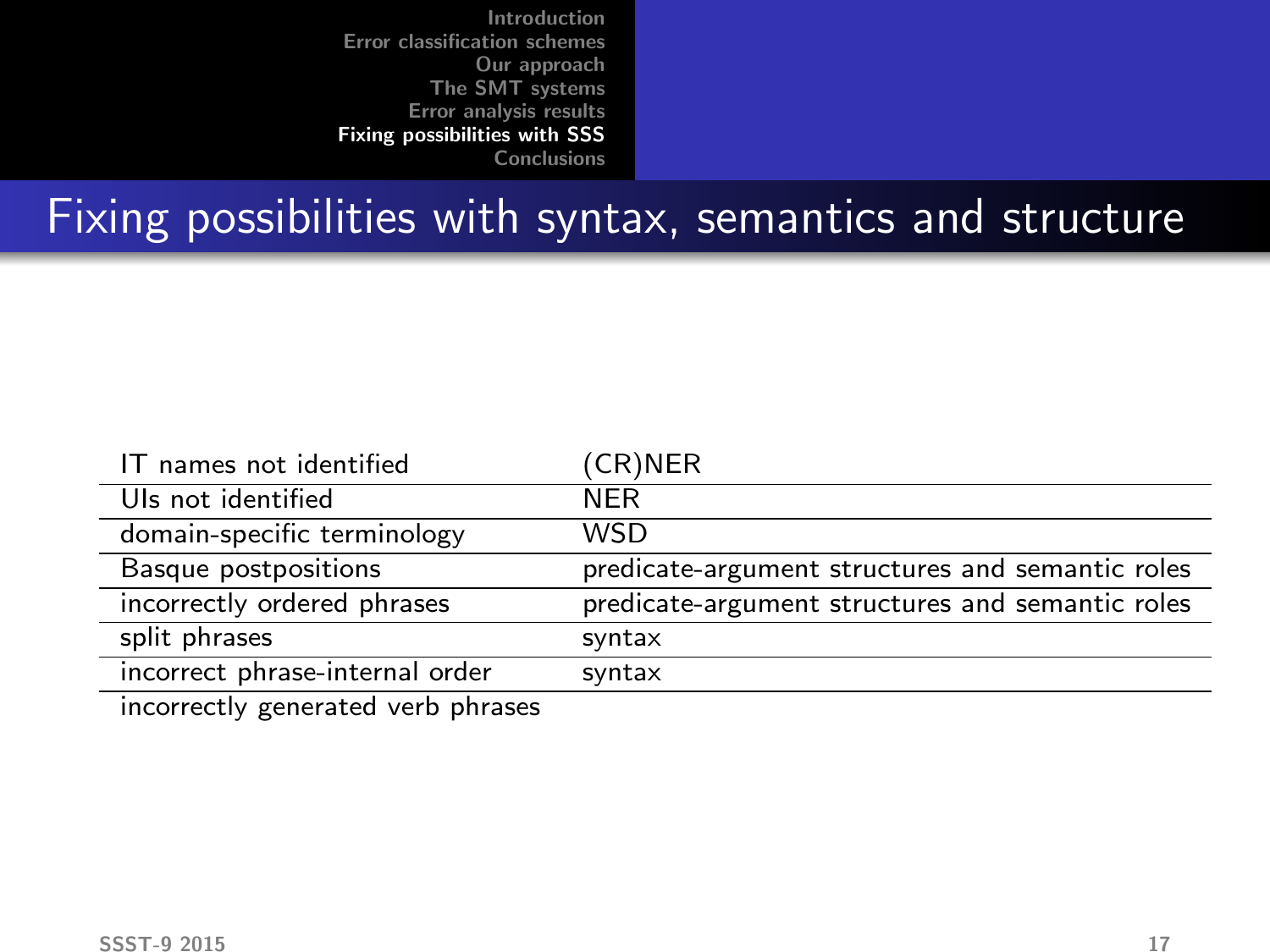# **Index**

#### 1 [Introduction](#page-1-0)

- 2 [Error classification schemes](#page-4-0)
- 3 [Our approach](#page-11-0)
- [The SMT systems](#page-14-0)
- 5 [Error analysis results](#page-16-0)
- 6 [Fixing possibilities with SSS](#page-31-0)

### <span id="page-41-0"></span>**7** [Conclusions](#page-41-0)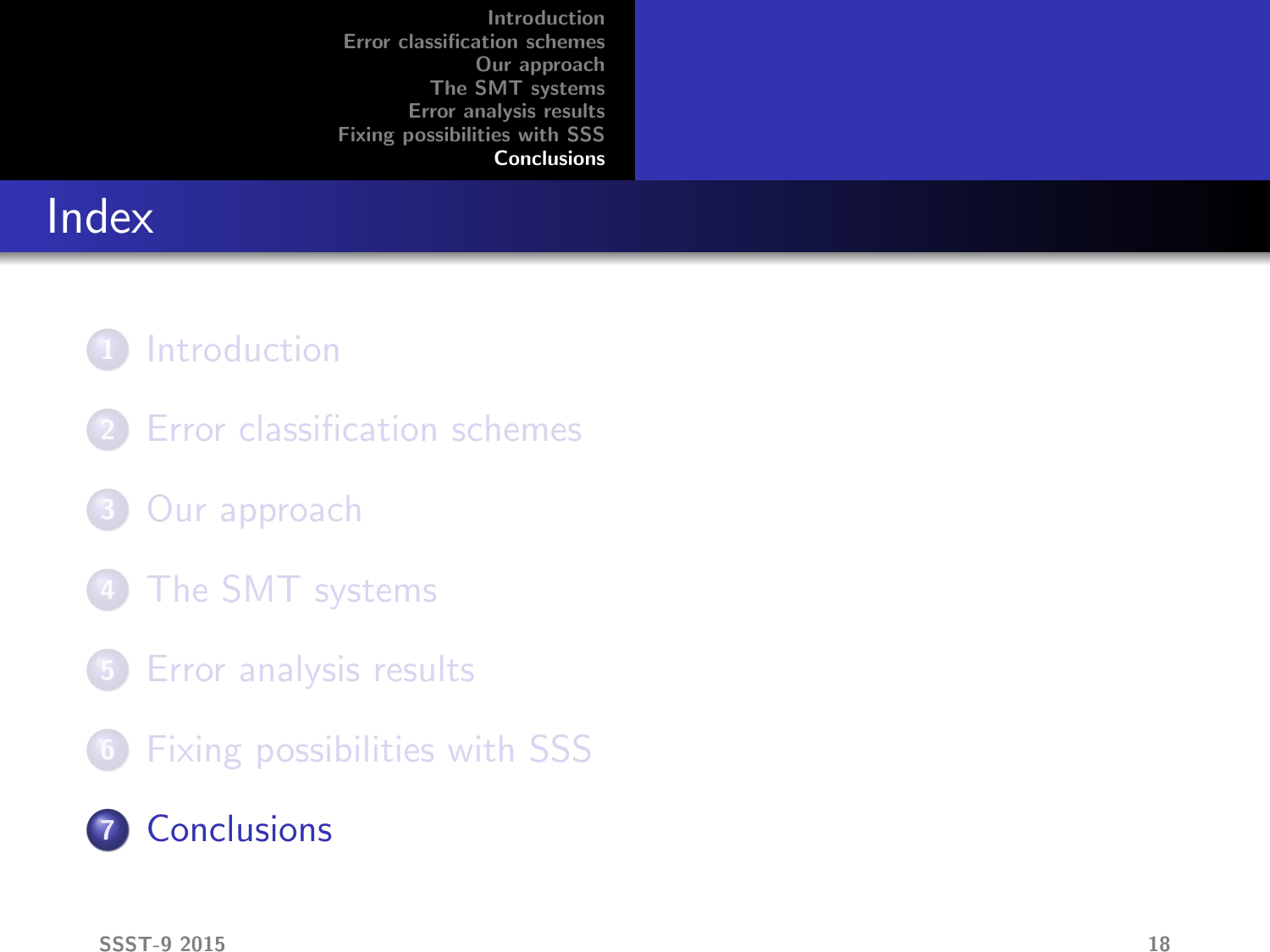# **Conclusions**

- **•** proposed a bidimensional error classification
	- dynamic, extensible linguistically-informed dimension
	- edit-types
- evaluated English-Spanish and English-Basque SMT systems
	- domain-related issues:
		- **•** terminology and UI strings
	- language-pair-specific issues:
		- English prepositions and subordinate markers for Basque
		- verb phrase generation
		- ordering at different levels
- revealed potential of SSS to solve errors